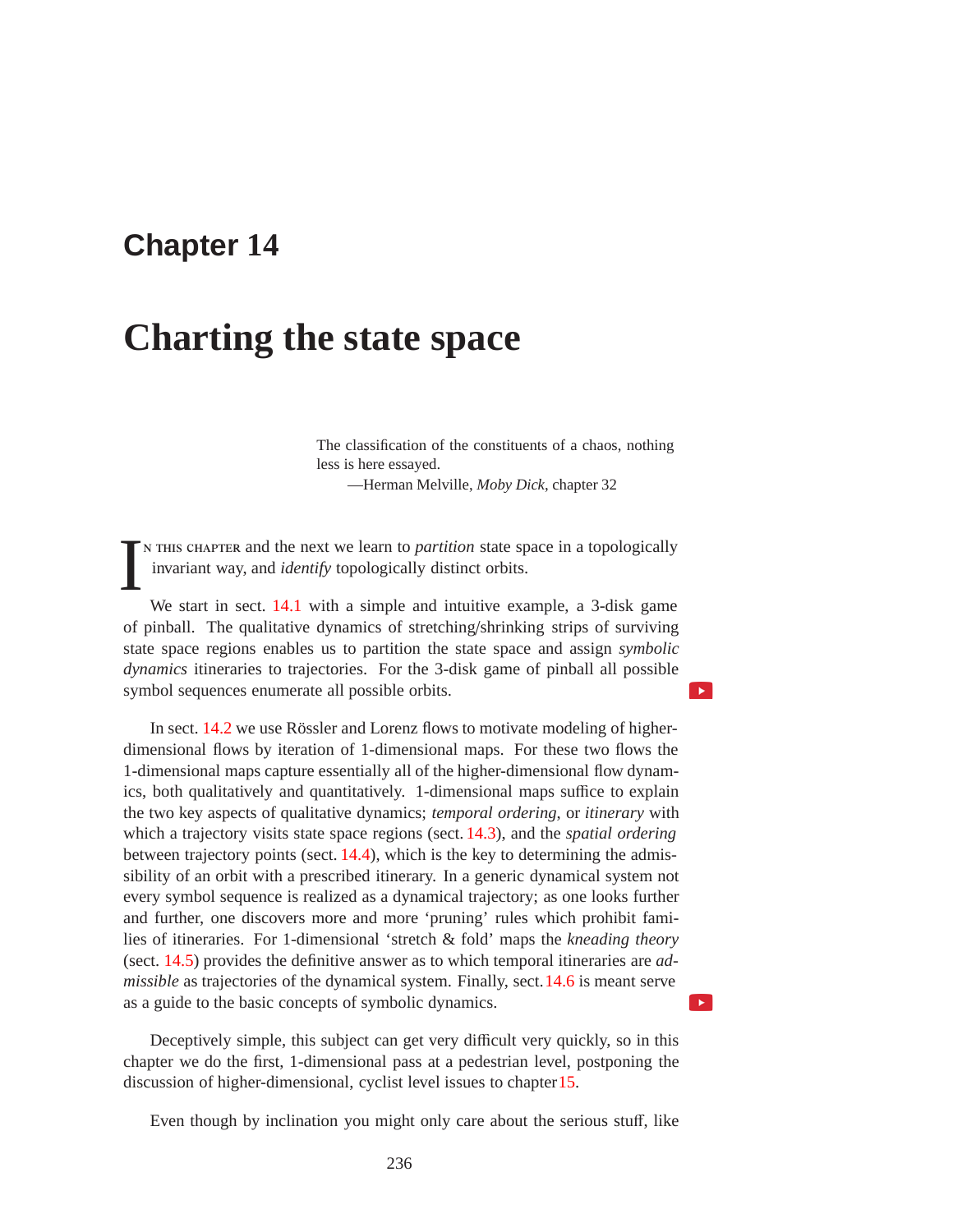

**Figure 14.1:** A coarse partition of  $M$  into regions  $M_0$ ,  $M_1$ , and  $M_2$ , labeled by ternary alphabet  $\mathcal{A} = \{1, 2, 3\}.$ 

Rydberg atoms or mesoscopic devices, and resent wasting time on formal things, this chapter and chapters 17 and 18 are good for you. Study them.

#### **14.1 Qualitative dynamics**



 $\sim$ 

(R. Mainieri and P. Cvitanović)

What can a flow do to points in state space? This is a very difficult question to answer because we have assumed very little about the evolution function  $f$ ; continuity, and differentiability a sufficient number of times. Trying to make sense of this question is one of the basic concerns in the study of dynamical systems. The first answer was inspired by the motion of the planets: they appear to repeat their motion through the firmament, so the ancients' attempts to describe dynamical systems were to think of them as periodic.

However, periodicity is almost never quite exact. What one tends to observe is *recurrence*. A recurrence of a point  $x<sub>0</sub>$  of a dynamical system is a return of that point to a neighborhood of where it started. How close the point  $x_0$  must return is up to us: we can choose a volume of any size and shape, and call it the neighborhood  $M_0$ , as long as it encloses  $x_0$ . For chaotic dynamical systems, the evolution might bring the point back to the starting neighborhood infinitely often. That is, the set

$$
\{y \in \mathcal{M}_0: \quad y = f^t(x_0), \quad t > t_0\}
$$
\n(14.1)

will in general have an infinity of recurrent episodes.

To observe a recurrence we must look at neighborhoods of points. This suggests another way of describing how points move in state space, the important first step on the way to a theory of dynamical systems: qualitative, topological dynamics, or *symbolic dynamics*. As the subject can get quite technical, a summary of the basic notions and definitions of symbolic dynamics is relegated to sect. 14.6; check that section and references cited in remark 14.1 whenever you run into baffling jargon.

We start by dividing the state space up into regions  $M_A, M_B, \ldots, M_Z$ , as in figure 14.1. This can be done in many ways, not all equally clever. Any such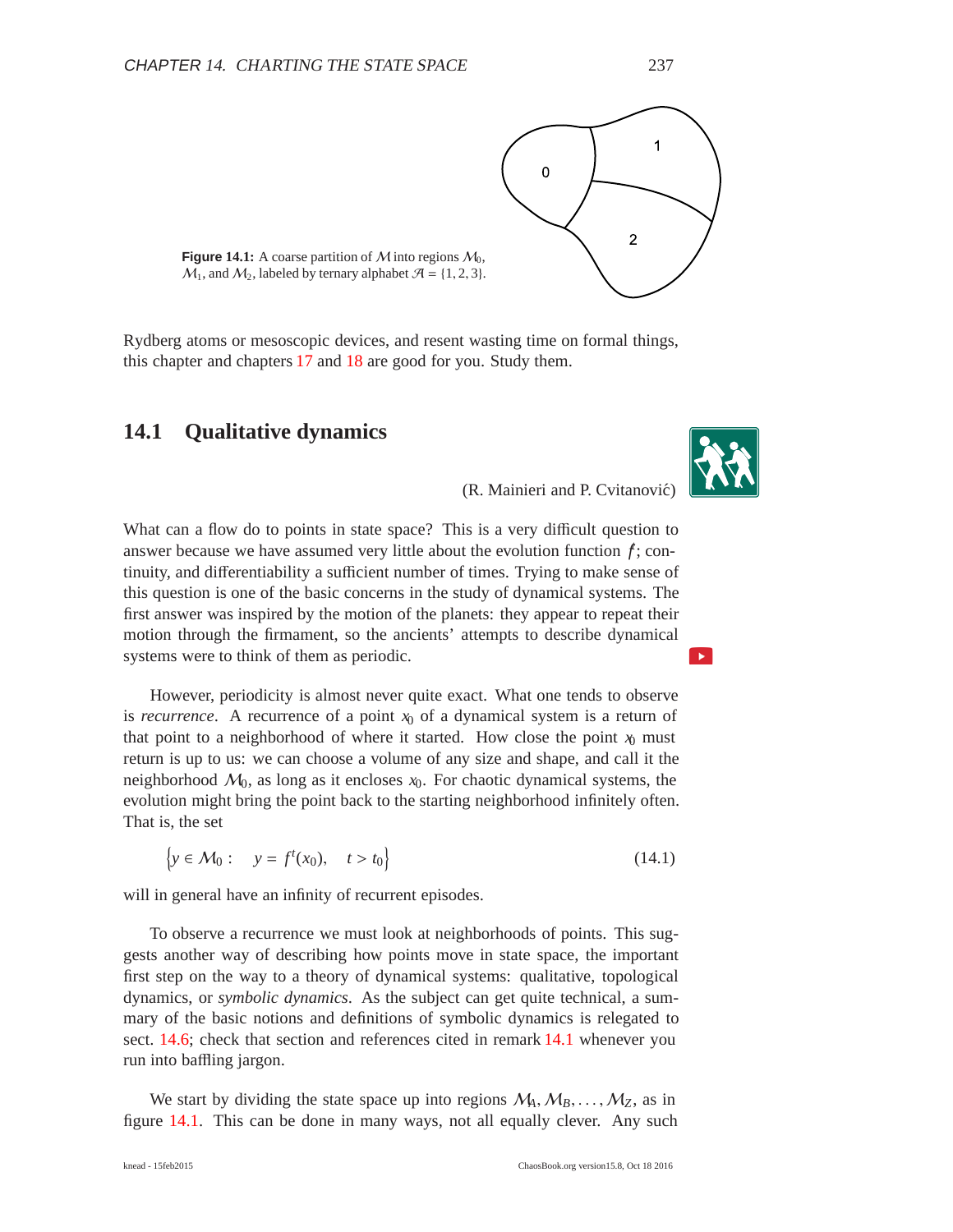

**Figure 14.3:** A 1-step memory refinement of the partition of figure 14.1, with each region  $M_i$  subdivided into  $M_{i0}$ ,  $M_{i1}$ , and  $M_{i2}$ , labeled by nine 'words'  $\{00, 01, 02, \cdots, 21, 22\}.$ 

division of state space into distinct regions constitutes a *partition*, and we associate with each region (sometimes referred to as a *state*) a symbol *s* from an *N*-letter *alphabet* or *state set*  $A = \{A, B, C, \dots, Z\}$ . Along the trajectory, different regions will be visited. The visitation sequence - forthwith referred to as the *itinerary* can be represented by the letters of the alphabet  $A$ . If, as in the example sketched in figure 14.2, the state space is divided into three regions  $M_0$ ,  $M_1$ , and  $M_2$ , the 'letters' are the integers {0, 1, 2}, and the itinerary for the trajectory sketched in the figure is  $0 \mapsto 2 \mapsto 1 \mapsto 0 \mapsto 1 \mapsto 2 \mapsto \cdots$ .



ь

In general only a subset of points in  $M_B$  reaches  $M_A$ . This observation offers a systematic way to refine a partition by introducing *m-step memory*: the region  $M_{s_m\cdots s_1 s_0}$  consists of the subset of points of  $M_{s_0}$  whose itinerary for the next *m* time steps will be  $s_0 \mapsto s_1 \mapsto \cdots \mapsto s_m$ , see figure 14.3.



If there is no way to reach partition  $M_i$  from partition  $M_i$ , and conversely, partition  $M_i$  from partition  $M_i$ , the state space consists of at least two disconnected pieces, and we can analyze it piece by piece. An interesting partition should be dynamically connected, i.e., one should be able to go from any region M*<sup>i</sup>* to any other region  $M_i$  in a finite number of steps. A dynamical system with such a partition is said to be *metrically indecomposable*.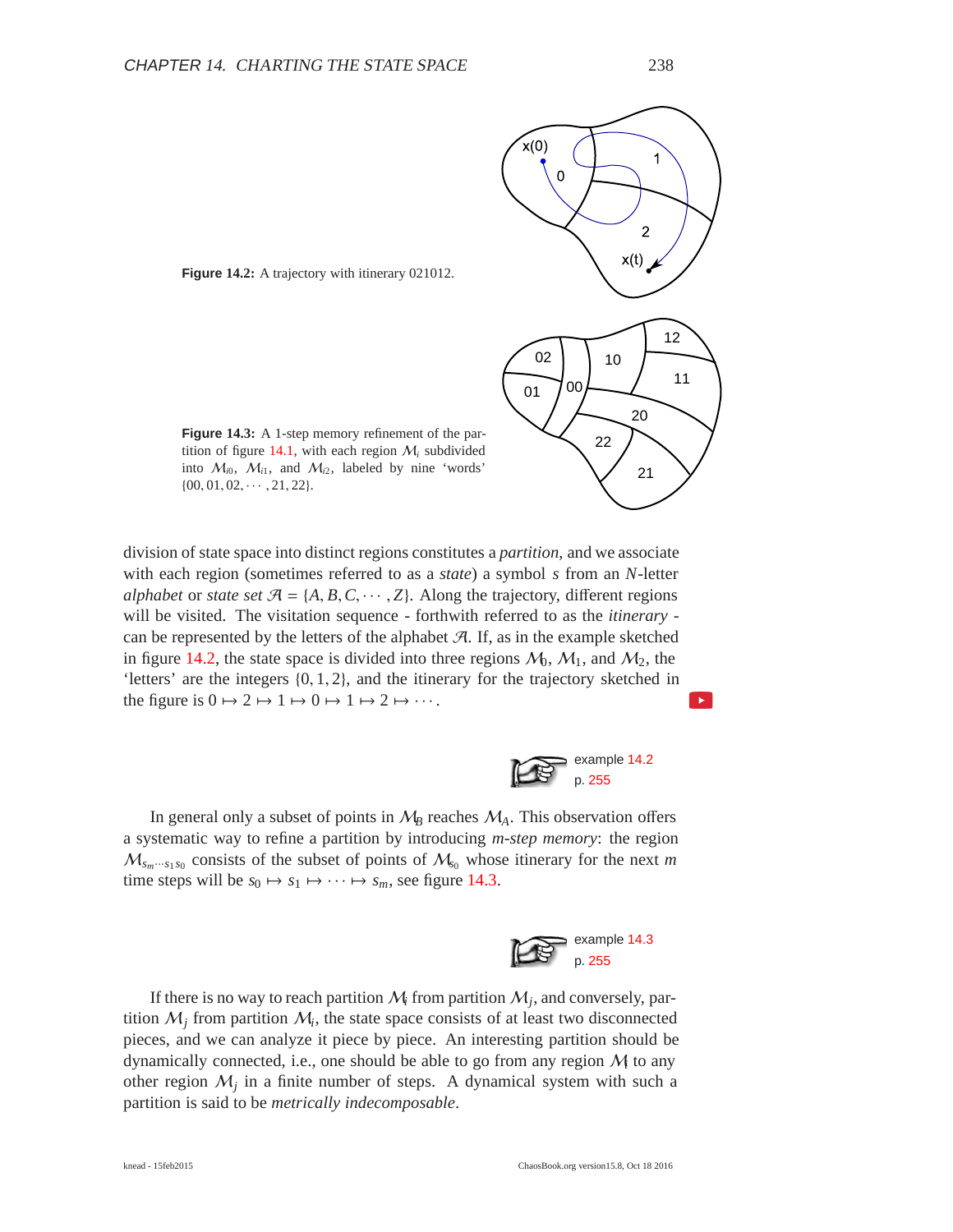3







1

23132321

In general one also encounters transient regions - regions to which the dynamics does not return once they are exited. Hence we have to distinguish between (uninteresting to us) wandering trajectories that never return to the initial neighborhood, and the non–wandering set (2.3) of the *recurrent* trajectories. We are implicitly assuming that the transients are sufficiently short-lived not to be of experimental interest.

However, knowing that a point from  $M_i$  reaches  $\{M_i, \dots, M_k\}$  in one step is not quite good enough. We would be happier if we knew that the map of the entire initial region  $f(\mathcal{N}_i)$  overlaps nicely with the entire  $\mathcal{M}_i$ ; otherwise we have to subpartition  $M_i$  into the subset  $f(M_i)$  and the reminder, and often we will find ourselves partitioning *ad infinitum*, a difficult topic that we shall return to sect. 15.4.

Such considerations motivate the notion of a *Markov partition*, a partition for which no memory of preceding steps is required to fix the transitions allowed in the next step. *Finite Markov partitions* can be generated by *expanding d*dimensional iterated mappings  $f : \mathcal{M} \to \mathcal{M}$ , if  $\mathcal M$  can be divided into  $N$  regions {M0,M1,...,M*N*−1} such that in one step points from an initial region M*<sup>i</sup>* either fully cover a region  $M_i$ , or miss it altogether,

either 
$$
M_j \cap f(M_i) = \emptyset
$$
 or  $M_j \subset f(M_i)$ . (14.2)

Whether such partitions can be found is not clear at all - the borders need to be lower-dimensional sets invariant under dynamics, and there is no guarantee that these are topologically simple objects. However, the game of pinball (and many other non-wandering repeller sets) is especially nice: the issue of determining the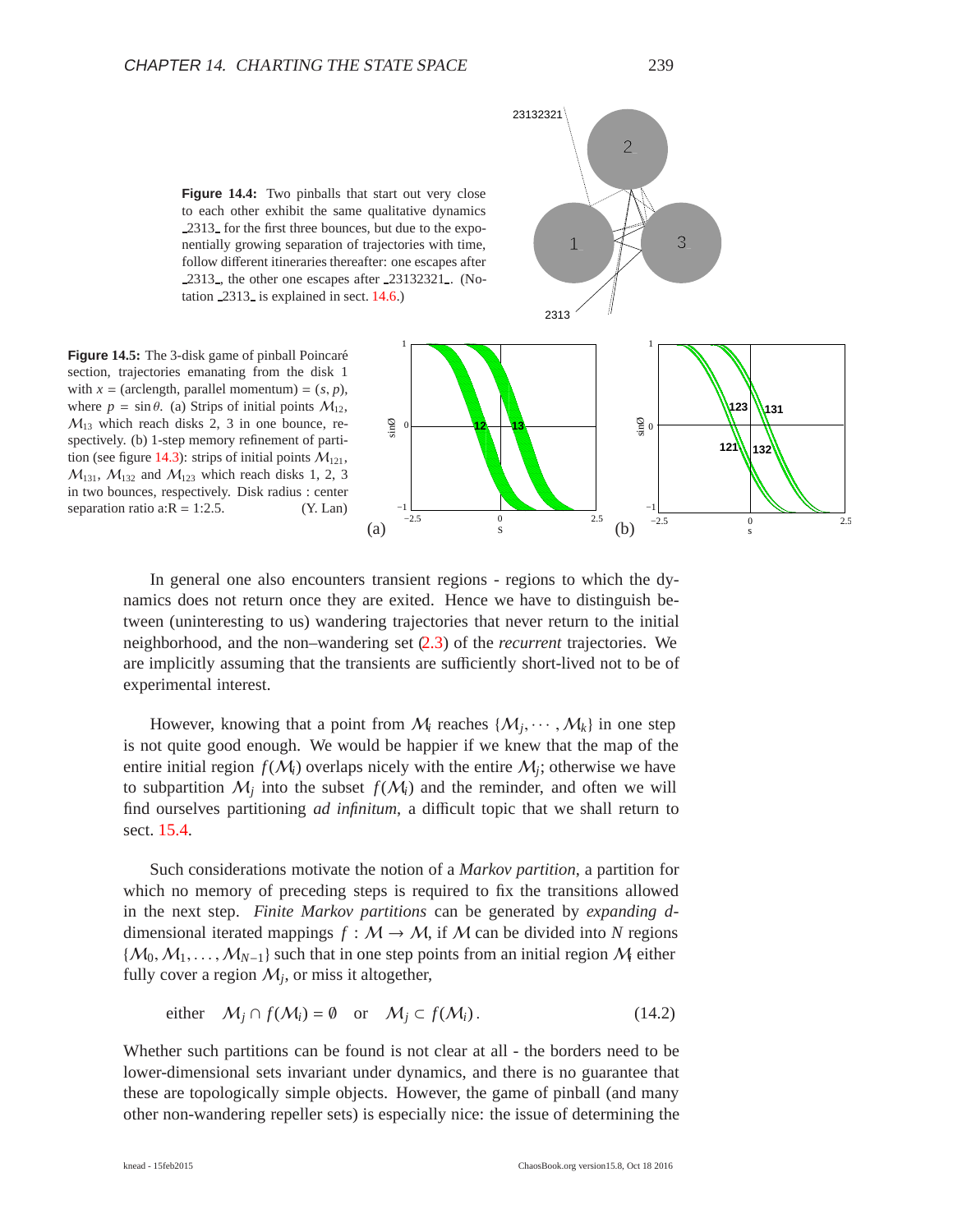$\mathbf{p}$ 

**Figure 14.6:** For the 3-disk game of pinball no itineraries are pruned as long as the inter-disk spacing exceeds *R* : *a* > 2.04821419 ... . (from K.T. Hansen [22])



partition borders does not arise, as the survivors live on disconnected pieces of the state space, separated by a chasm of escaping trajectories.

The itinerary of a billiard trajectory is finite for a scattering trajectory, coming in from infinity and escaping after a finite number of collisions, infinite for a trapped trajectory, and infinitely repeating for a periodic orbit. A finite length trajectory is not uniquely specified by its finite itinerary, but an isolated unstable cycle is: its itinerary is an infinitely repeating block of symbols. For hyperbolic flows the intersection of the future and past itineraries, the bi-infinite itinerary ··· *s*−<sup>2</sup> *s*−<sup>1</sup> *s*0.*s*<sup>1</sup> *s*<sup>2</sup> *s*<sup>3</sup> ··· specifies a unique orbit. Almost all infinite length trajectories (orbits) are aperiodic. Still, the longer the trajectory is, the closer to it is a periodic orbit whose itinerary shadows the trajectory for its whole length: think of the state space as the unit interval, aperiodic orbits as normal numbers, and periodic ones as fractions whose denominators correspond to cycle periods, as is literally the case for the Farey map (to be discussed in sect.29.3.4.

Determining whether the symbolic dynamics is complete (as is the case for sufficiently separated disks, see figure 14.6), pruned (for example, for touching or overlapping disks), or only a first coarse-graining of the topology (as, for example, for smooth potentials with islands of stability) requires a case-by-case investigation, a discussion we postpone until sect.14.5 and chapter 15. For now, we assume that the disks are sufficiently separated that there is no additional pruning beyond the prohibition of self-bounces.

Inspecting figure 14.5 we see that the relative ordering of regions with differing finite itineraries is a qualitative, topological property of the flow. This observation motivates searches for simple, 'canonical' partitions which exhibit in a simple manner the spatial ordering common to entire classes of topologically similar nonlinear flows.

#### **14.2 From** *d***-dimensional flows to** 1**-dimensional maps**

Symbolic dynamics for the 3-disk game of pinball is so straightforward that one may altogether fail to see the connection between the topology of hyperbolic flows and their symbolic dynamics. This is brought out more clearly by the 1 dimensional visualization of 'stretch & fold' flows to which we turn now.

We construct here the return maps  $(3.4)$  for two iconic flows, the Rössler and the Lorenz, in order to show how ODEs in higher dimensions can be modeled by low-dimensional maps. In the examples at hand the strong dissipation happens to render the dynamics essentially 1-dimensional both qualitatively and quantitatively. However, as we shall show in chapter 15, strong dissipation is not essential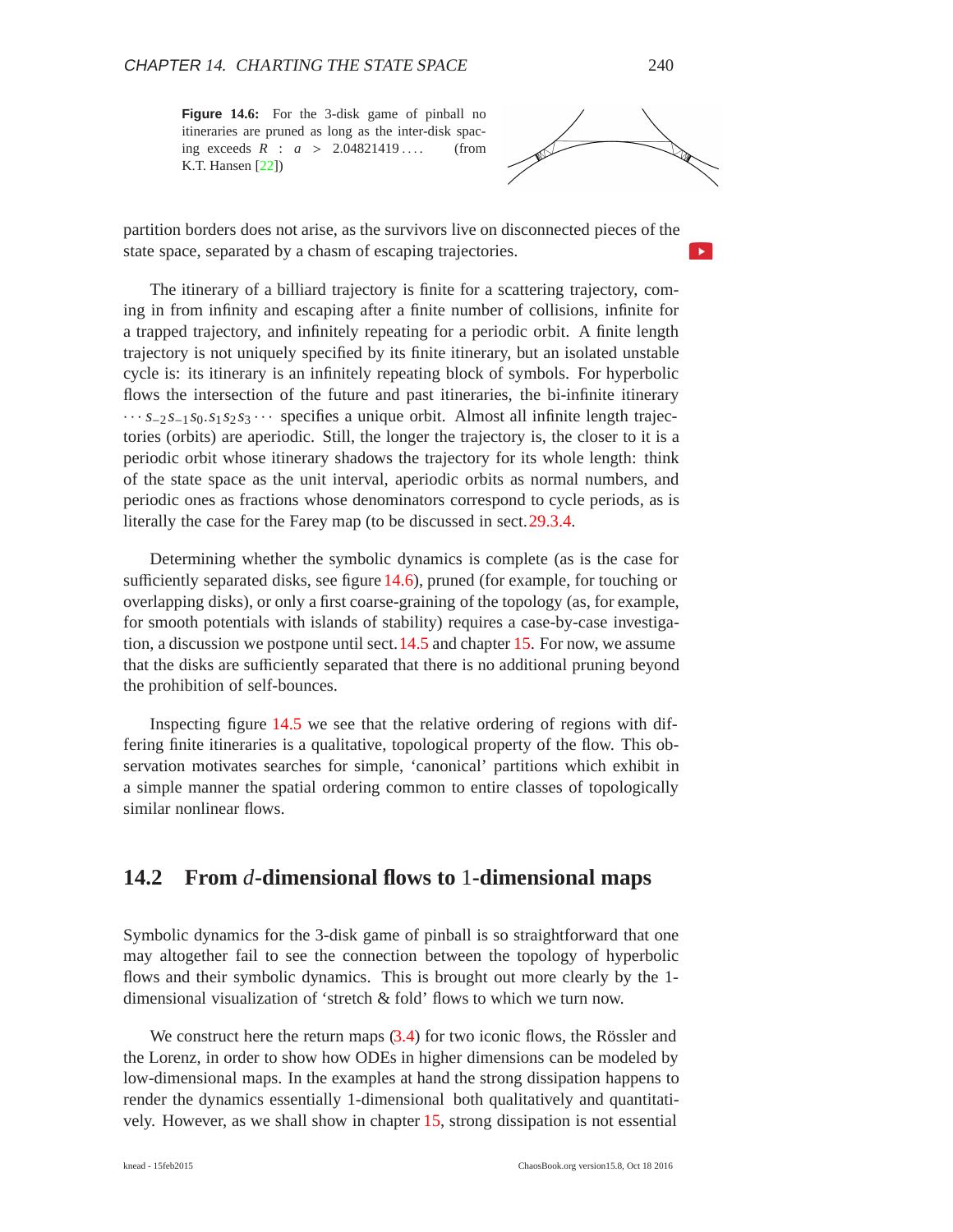

-the hyperbolicity is- so the method applies to Hamiltonian (symplectic areas preserving) flows as well. The key idea is to replace the original, arbitrarily concocted coordinates by intrinsic, dynamically invariant curvilinear coordinates erected on neighborhoods of unstable manifolds.



Suppose concentrations of certain chemical reactants worry you, or the variations in the Vladivostok temperature, humidity, pressure and winds affect your mood. Such quantities vary within some fixed range, and so do their rates of change. Even if we are studying an open system such as the 3-disk pinball game, we tend to be interested in a finite region around the disks and ignore the escapees. So a typical dynamical system that we care about is *bounded*. If the price to keep going is high - for example, we try to stir up some tar, and observe it come to a dead stop the moment we cease our labors - the dynamics tends to settle into a simple state. However, as the resistance to change decreases - the tar is heated up and we are more vigorous in our stirring - the dynamics becomes unstable. What happens next?

Just by looking at figure 14.7 you get the idea - Rössler flow winds around the stable manifold of the 'central' equilibrium, stretches and folds, and the dynamics on the Poincar´e section of the flow can be reduced to a 1-dimensional map.

 $\blacktriangleright$ 

 $\sim$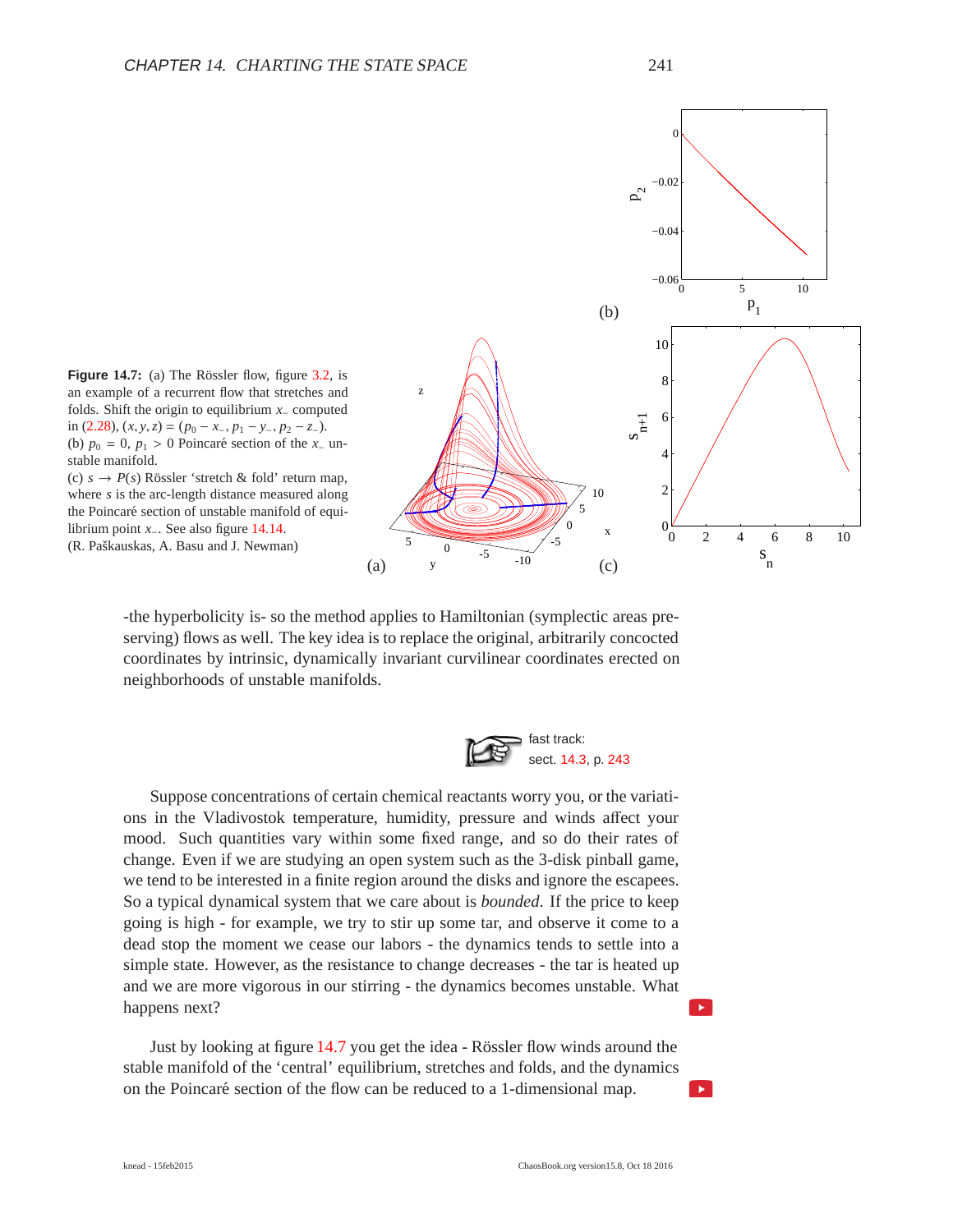**Figure 14.8:** (a) A Poincaré section of the Lorenz flow in the doubled-polar angle representation, figure  $11.3$ , given by the [ $y'$ ,  $z$ ] plane that contains the *z*-axis and the equilibrium *EQ*1. Most of the section plane except for the two shaded trapezoids is removed to aid visualization of the flow. *x* axis points toward the viewer. (b) The Poincaré section plane. Crossings *into* the section are marked red (solid) and crossings *out of* the section are marked blue (dashed). Outermost points of both in- and out-sections are given by the  $EQ<sub>0</sub>$  unstable manifold  $W^u(EQ_0)$  intersections. (E. Siminos)



**Figure** 14.9: The Poincaré return map  $s_{n+1}$  =  $P(s_n)$  parameterized by Euclidean arclength *s* measured along the  $EQ_1$  unstable manifold, from  $x_{EQ_1}$  to  $W^u(EQ_0)$  section point, uppermost right point of the blue (dashed) segment in figure 14.8 (b). The critical point (the 'crease') of the map is given by the section of the heteroclinic orbit *W<sup>s</sup>* (*EQ*0) that descends all the way to  $EQ_0$ , in infinite time and with infinite slope. (E. Siminos)  $0 \times 10^{-1} + 10 \times 10^{-1} + 10 \times 10^{-1} + 10 \times 10^{-1} + 10 \times 10^{-1} + 10 \times 10^{-1} + 10 \times 10^{-1} + 10 \times 10^{-1} + 10 \times 10^{-1} + 10 \times 10^{-1} + 10 \times 10^{-1} + 10 \times 10^{-1} + 10 \times 10^{-1} + 10 \times 10^{-1} + 10 \times 10^{-1} + 10 \times 10^{-1} + 10 \times 10^{-1} + 10 \times 10^{-$ 





The next, Lorenz flow example is similar, but the folding mechanism is very different: the unstable manifold of one of the equilibria collides with the stable manifold of the other one, forcing a robust *heteroclinic connection* between the two.



**Heteroclinic connections.** The simplest example of intersection of invariant manifolds is an orbit on the unstable manifold of an unstable equilibrium that falls into a stable equilibrium (a sink). In general, two manifolds can intersect in remark 14.3 a stable way (i.e., robustly with respect to small changes of system parameters) if the sum of their dimensions is greater than or equal to the dimension of the state space, hence an unstable manifold of dimension  $k$  is likely to intersect a stable manifold whose codimension in state space is less than or equal to *k*. Whether the two manifolds actually intersect is a subtle question that is central to the issue of "structural stability" of ergodic dynamical systems. Trajectories that leave an equilibrium or periodic orbit along its unstable manifold and reach another equi-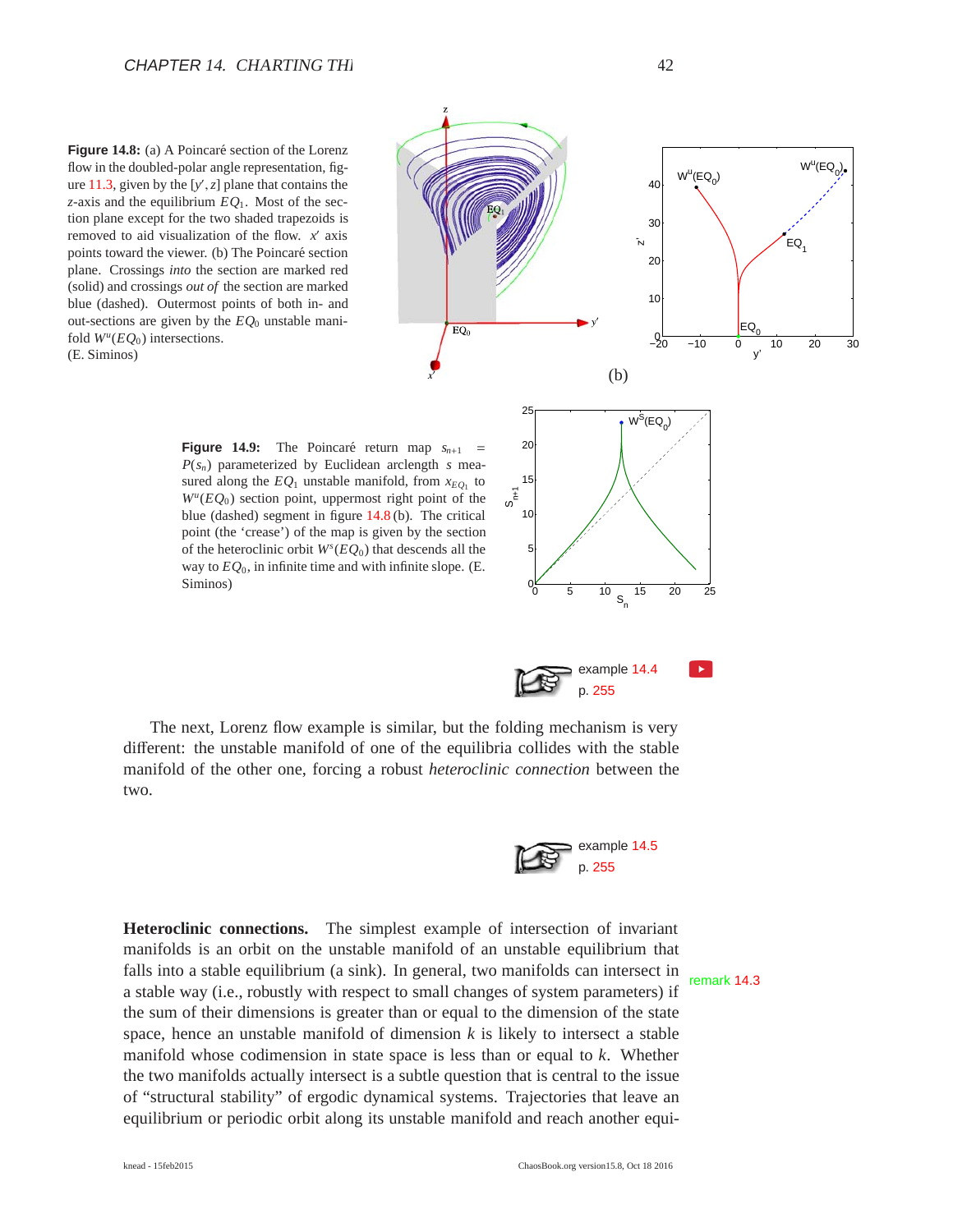

**Figure 14.10:** The  $n = 2$  and 4 intervals state space partitions for the Bernoulli shift map (14.18), together with the fixed points  $\overline{0}$ ,  $\overline{1}$  and the 2-cycle  $\overline{01}$ .

librium or periodic orbit along its stable manifold are called *heteroclinic* if the two invariant solutions are distinct or *homoclinic* if the initial and the final invariant solutions are the same.

What have we learned from the above two exemplary 3-dimensional flows? If a flow is locally unstable but globally bounded, any open ball of initial points will be stretched out and then folded back. If the equilibria are hyperbolic, the trajectories will be attracted along some eigen-directions and ejected along others. The unstable manifold of one equilibrium can avoid stable manifolds of other equilibria, as is the case for Rössler, or plow into them head on, as is the case for Lorenz. A typical trajectory wanders through state space, alternatively attracted into equilibria neighborhoods, and then ejected again. What is important is the motion along the unstable manifolds – that is where 1*d* maps come from.

At this juncture we proceed to show how this works on the simplest example: unimodal mappings of the interval. The erudite reader may skim through this chapter and then take a more demanding path, via the Smale horseshoes of chapter 15. Unimodal maps are easier, but less physically compelling. Smale horseshoes offer the high road, more complicated, but the right tool to generalize what we learned from the 3-disk dynamics, and begin analysis of general dynamical systems. It is up to you - unimodal maps suffice to get quickly to the heart of this treatise.

# **14.3 Temporal ordering: Itineraries**

In this section we learn to *name* topologically distinct trajectories for the simple, but instructive case; 1-dimensional maps of an interval. The simplest such map is the"coin flip" of figure 14.10: the unit interval is stretched, cut, and overlaid over itself.

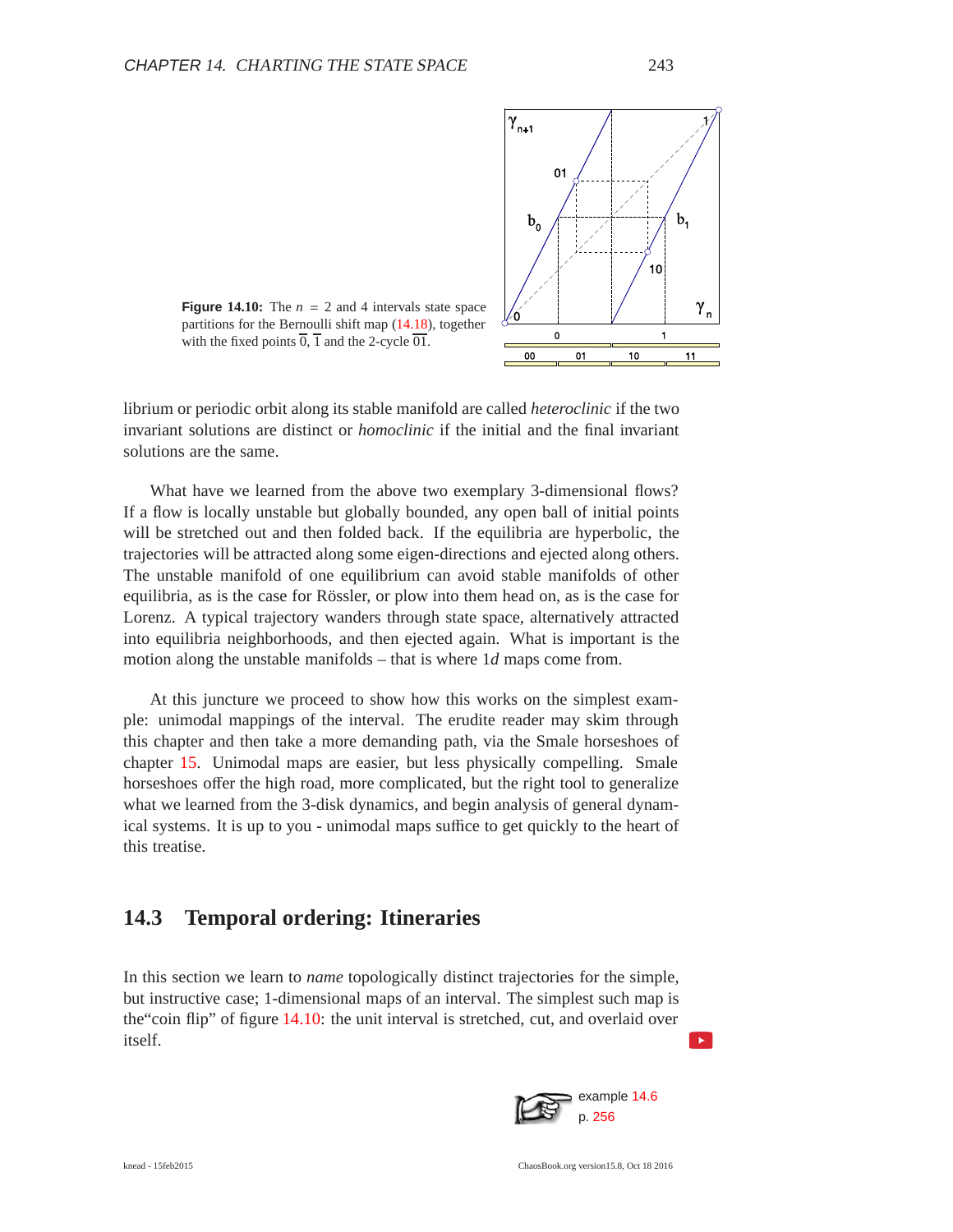

(b) A unimodal repeller with the survivor intervals after 1 and 2 iterations. Intervals marked  $s_1 s_2 \cdots s_n$ consist of points that do not escape in *n* iterations, and follow the itinerary  $S^+ = s_1 s_2 \cdots s_n$ . Indicated are the fixed points  $\overline{0}$ ,  $\overline{1}$ , the 2-cycle  $\overline{01}$ , and the 3-cycle  $\overline{011}$ . Note that here, unlike the Bernoulli map example of figure 14.10, the spatial ordering does not respect the binary ordering; for example  $x_{00} < x_{01} < x_{11} < x_{10}$ .



More physically motivated mapping of this type is *unimodal;* interval is stretched and folded only once, with at most two points mapping into a point in the refolded interval, as in the Rössler return map figure 14.7 (b). A unimodal map  $f(x)$  is a 1dimensional function  $\mathbb{R} \to \mathbb{R}$  defined on an interval  $\mathcal{M} \in \mathbb{R}$  with a monotonically increasing (or decreasing) branch, a *critical point* (or interval)  $x<sub>r</sub>$  for which  $f(x<sub>c</sub>)$ attains the maximum (minimum) value, followed by a monotonically decreasing (increasing) branch. *Uni*-modal means that the map is a 1-humped map with one critical point within interval M. *Multi*-modal maps, with several critical points within interval  $M$ , can be described with a straight-forward generalization of the methods we describe next.





For 1*d* maps the *critical value* denotes either the maximum or the minimum value of  $f(x)$  on the defining interval; we assume here that it is a maximum, *f*(*x<sub>c</sub>*) ≥ *f*(*x*) for all *x* ∈ *M*. The critical point *x<sub>c</sub>* that yields the critical value *f*(*x<sub>c</sub>*) belongs to neither the left nor the right partition M*<sup>i</sup>* and is instead denoted by its own symbol  $s = C$ . As we shall see, its images and preimages serve as partition boundary points.

The trajectory  $x_1, x_2, x_3, \ldots$  of the initial point  $x_0$  is given by the iteration  $x_{n+1} = f(x_n)$ . Iterating *f* and checking whether the point lands to the left or to the right of *xc* generates a *temporally* ordered topological itinerary (14.10) for a given trajectory,

$$
s_n = \begin{cases} 1 & \text{if } x_n > x_c \\ C & \text{if } x_n = x_c \\ 0 & \text{if } x_n < x_c \end{cases} \tag{14.3}
$$

We refer to  $S^+(x_0) = .s_1 s_2 s_3 \cdots$  as the *future itinerary*. Our next task is to answer the reverse problem: given an itinerary, what is the *spatial* ordering of points that belong to the corresponding state space trajectory?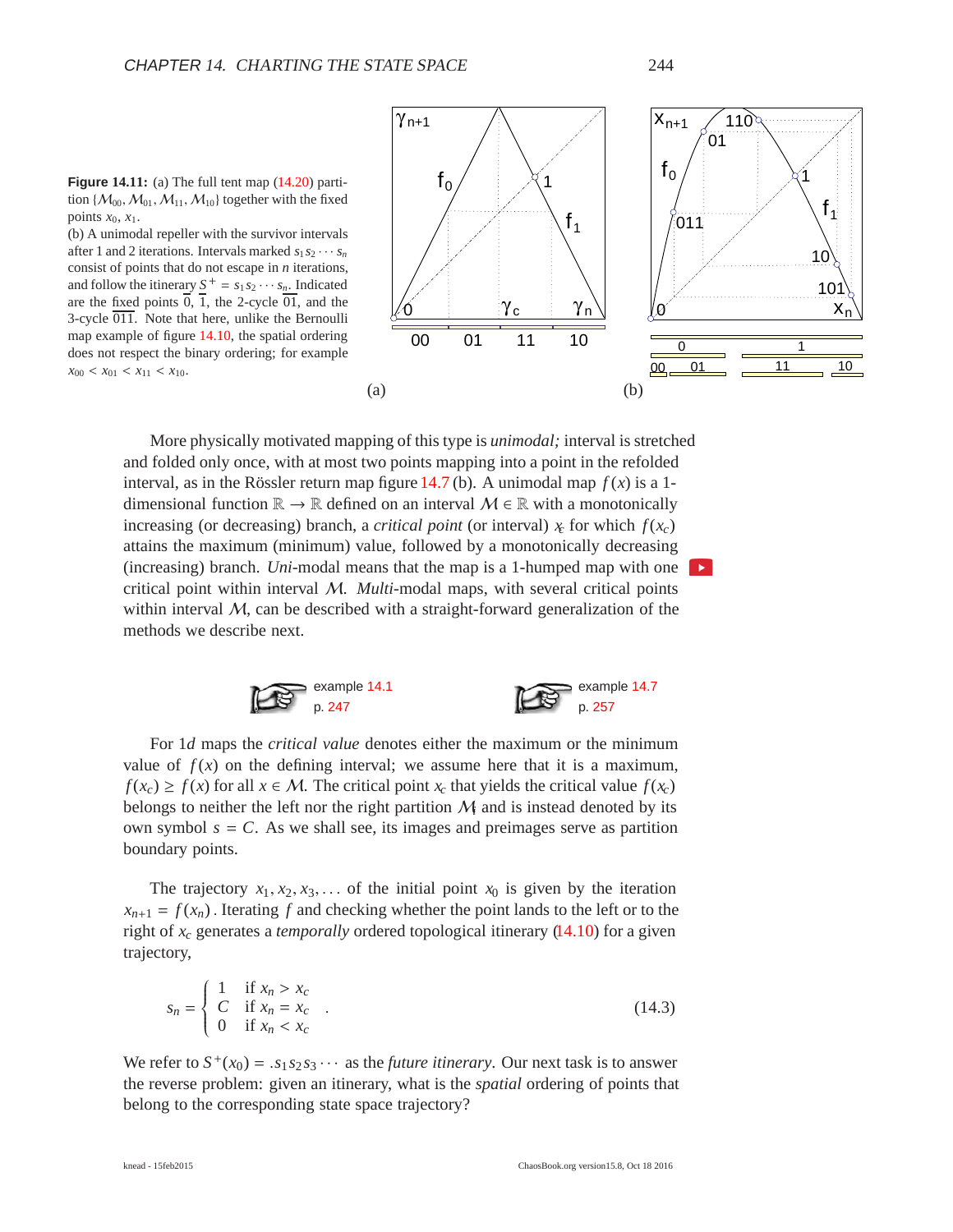**Figure 14.12:** An alternating binary tree relates the itinerary labeling of the unimodal map intervals, figure 14.11, to their spatial ordering. The dotted line stands for 0, the full line for 1; the binary sub-tree whose root is a full line with symbol 1 reverses the orientation, due to the orientation-reversing fold in figures  $14.7$  and  $14.11$ . See also figure 17.5.

## **14.4 Spatial ordering**

A well-known theorem states that combinatorial factors are impossible to explain. [22]

—G. 't Hooft and M. Veltman, DIAGRAMMAR

Suppose you have succeeded in constructing a covering symbolic dynamics, such as the one we constructed for a well-separated 3-disk system. Now start moving the disks toward each other. At some critical separation (see figure  $14.6$ ) a disk will start blocking families of trajectories traversing the other two disks. The order in which trajectories disappear is determined by their relative ordering in space; the ones closest to the intervening disk will be pruned first. Determining inadmissible itineraries requires that we relate the spatial ordering of trajectories to their time ordered itineraries. exercise 15.8

The easiest point of departure is to start by working out this relation for the symbolic dynamics of 1-dimensional mappings. As it appears impossible to present this material without getting bogged down in a sea of 0's, 1's and subscripted subscripts, we announce the main result before embarking upon its derivation: section 14.5

The admissibility criterion (sect. 14.5) eliminates *all* itineraries that cannot occur for a given unimodal map.

For the Bernoulli shift converting itineraries into a topological ordering is easy; the binary expansion of coordinate  $\gamma$  is also its temporary itinerary. The tent map  $(14.20)$ , figure 14.11 $(a)$  is a bit harder. It consists of two straight segments joined at  $x = 1/2$ . The symbol  $s_n$  defined in (14.3) equals 0 if the function increases, and 1 if it decreases. Iteration forward in time generates the time itinerary. More importantly, the piecewise linearity of the map makes the converse possible: determine analytically an initial point given its itinerary, a property that we now use to define a topological coordinatization common to all unimodal maps.

Here we have to face the fundamental problem of pedagogy: combinatorics cannot be taught. The best one can do is to state the answer and hope that you will figure it out by yourself.

The tent map point  $\gamma(S^+)$  with future itinerary  $S^+$  is given by converting the

÷

 $\blacktriangleright$ 

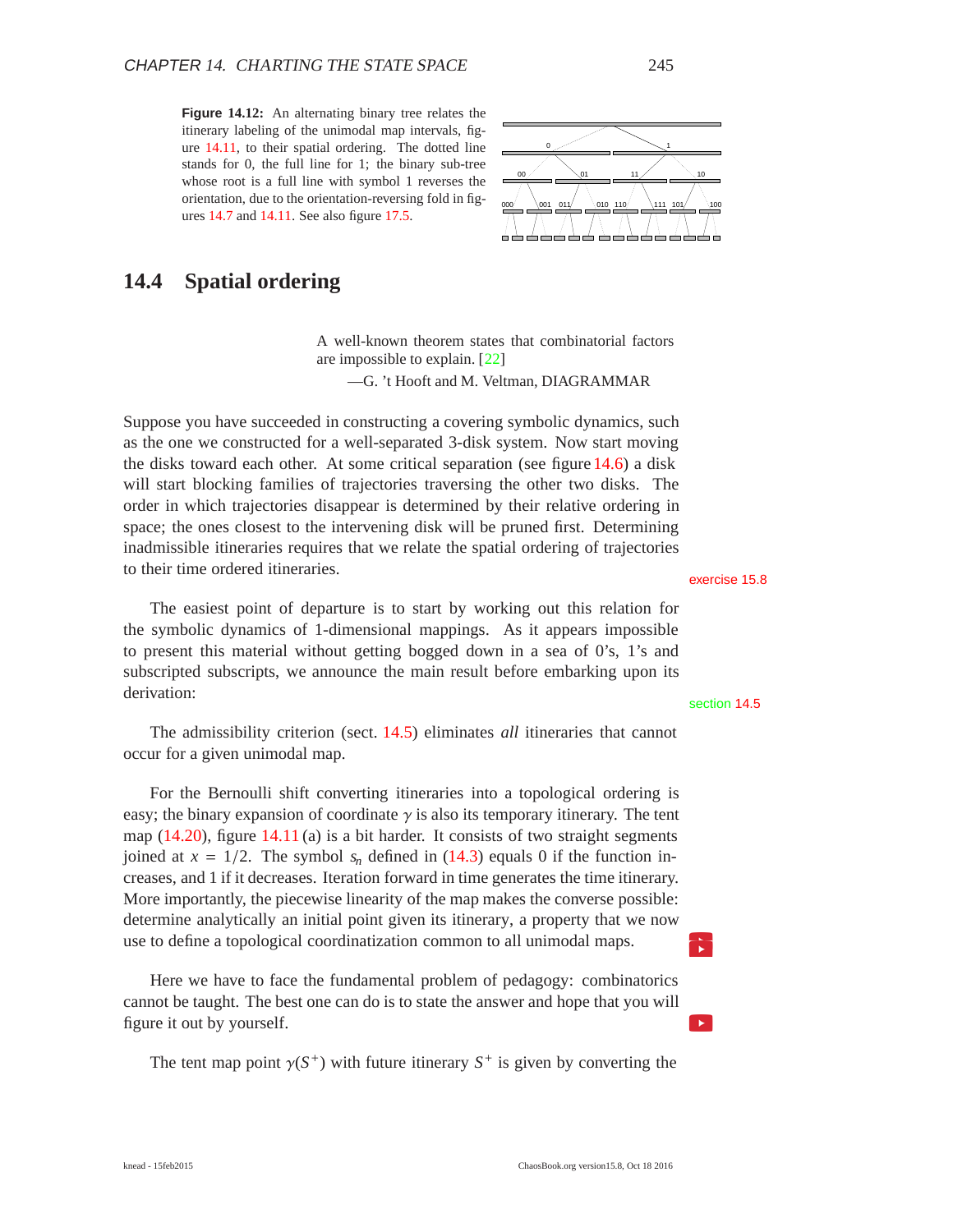itinerary of  $s_n$ 's into a binary number  $\gamma$  by the following algorithm:

$$
w_{n+1} = \begin{cases} w_n & \text{if } s_{n+1} = 0 \\ 1 - w_n & \text{if } s_{n+1} = 1 \end{cases}, \qquad w_1 = s_1
$$
  

$$
\gamma(S^+) = 0.w_1w_2w_3... = \sum_{n=1}^{\infty} w_n/2^n.
$$
 (14.4)

This follows by inspection from the binary tree of figure 14.12. Once you figure this out, feel free to complain that the way the rule is stated here is incomprehensible, and show us how you did it better.

We refer to  $\gamma(S^+)$  as the *(future) topological coordinate*. The  $w_t$ 's are the digits in the binary expansion of the starting point  $\gamma$  for the full tent map in figure 14.11 (a) (see (14.20)). In the left half-interval the map  $f(x)$  acts by multiplication by 2, while in the right half-interval the map acts as a flip as well as multiplication by 2, reversing the ordering, and generating in the process the sequence of *sn*'s from the binary digits *wn*.

The mapping  $x_0 \to S^+(x_0) \to \gamma_0 = \gamma(S^+)$  is a *topological conjugacy* that maps the trajectory of an initial point  $x<sub>0</sub>$  under the iteration of a given unimodal map to that initial point  $\gamma_0$  for which the trajectory of the 'canonical' unimodal map, the full tent map  $(14.20)$ , has the same itinerary. The virtue of this conjugacy is that  $\gamma(S^+)$  *preserves the ordering* for any unimodal map in the sense that if  $y > x$ , then  $\gamma(S^+(y)) > \gamma(S^+(x))$ .



Critical points are special - they define the boundary between intervals, i.e., the state space is split into  $\mathcal{M}_0$  [left part],  $x_c$  [critical point] and  $\mathcal{M}_1$  [right part] intervals. For the dike map figure  $14.13$  and the repeller figure  $14.11$ ,  $x_c$  is the whole interval of points along the flat top of the map, but usually it is a point. As illustrated by figures 14.11 and 14.10, for a unimodal map the preimages  $f^{-n}(x_c)$ of the critical point  $x_c$  serve as partition boundary points. But not all preimages– one has to ensure that they are within the set of all admissible orbits by checking them against the kneading sequence of the map, to be explained next.

#### **14.5 Kneading theory**

No, you can't always get what you want You can't always get what you want You can't always get what you want But if you try sometime you find You get what you kneed —Bradford Taylor

example 14.9 p. 257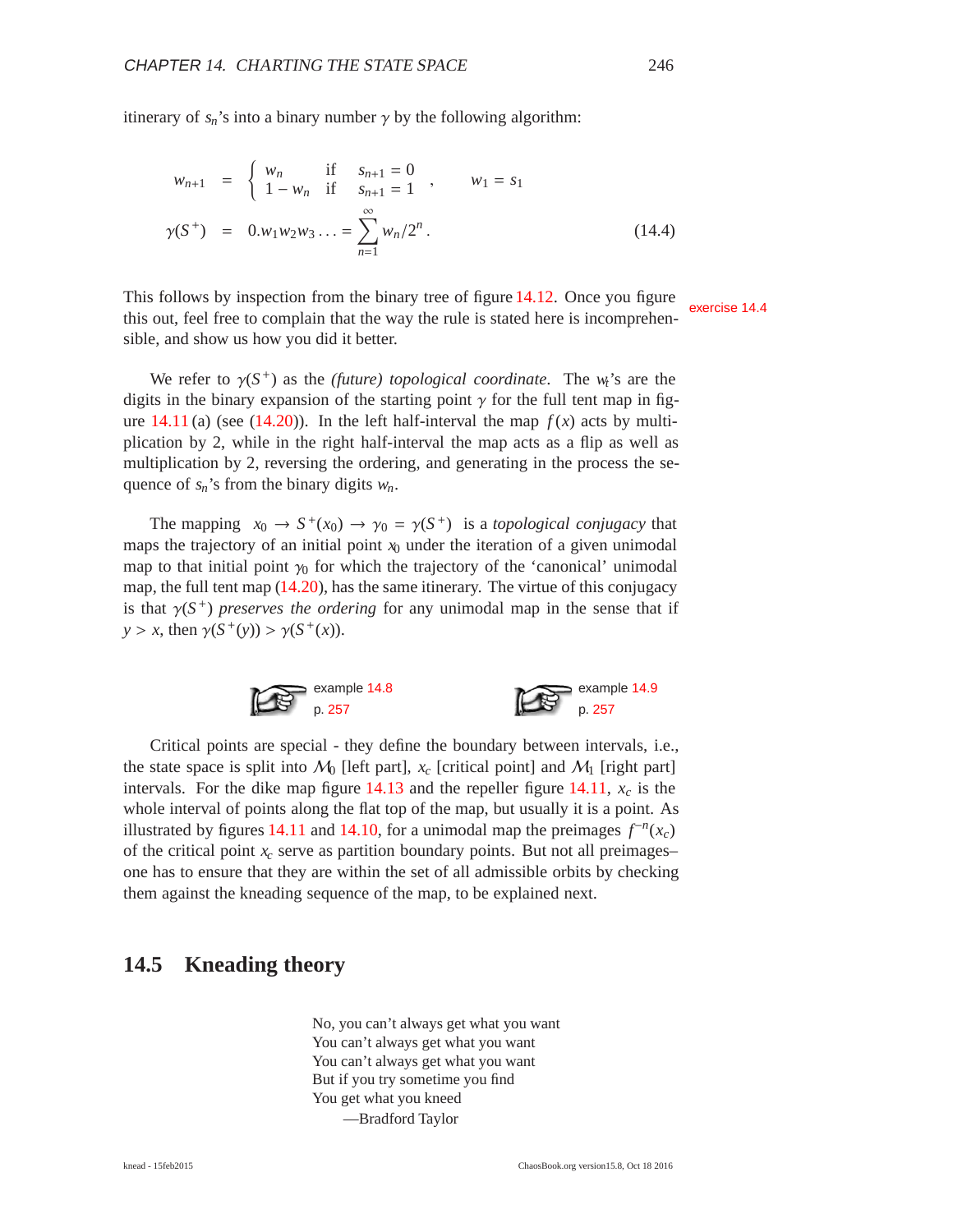



(K.T. Hansen and P. Cvitanović)

The reason we need to be mindful of spatial ordering of temporal itineraries is that the spatial ordering provides us with criteria that separate inadmissible orbits from those realizable by the dynamics. For 1-dimensional mappings the *kneading theory* provides a precise and definitive criterion of admissibility.

**Example 14.1 Unimodal maps:** (continued from example 3.8) The simplest examples of unimodal maps are the quadratic map

$$
f(x) = Ax(1 - x), \qquad x \in \mathcal{M} = [0, 1]
$$
\n(14.5)

and numerically computed return maps such as figure 14.7 (b). Such dynamical systems are irreversible (the inverse of *f* is double-valued), but, as we shall show in sect. 15.2, they may nevertheless serve as effective descriptions of invertible 2-dimensional hyperbolic flows. For the unimodal map such as figure 14.11 <sup>a</sup> Markov partition of the unit interval M is given by the two intervals  $\{M_0, M_1\}$ . (continued in example 14.7) click to return: p. 244

If the parameter in the quadratic map  $(14.5)$  is  $A > 4$ , or the top of unimodal map in figure  $14.11$  exceeds 1, then the iterates of the critical point x diverge for  $n \to \infty$ , and any sequence  $S^+$  composed of letters  $s_i = \{0, 1\}$  is admissible, and any value of  $0 \leq \gamma < 1$  corresponds to an admissible orbit in the non–wandering set of the map. The corresponding repeller is a complete binary labeled Cantor  $\blacktriangleright$ set, the  $n \to \infty$  limit of the *n*th level covering intervals sketched in figure 14.11.

For  $A < 4$  only a subset of the points in the interval  $\gamma \in [0, 1]$  corresponds to admissible orbits. The forbidden symbolic values are determined by observing that the largest  $x_n$  value in an orbit  $x_1 \rightarrow x_2 \rightarrow x_3 \rightarrow \dots$  has to be smaller than or equal to the image of the critical point, *the critical value*  $f(x)$ . Let  $K = S^+(x_c)$ be the itinerary of the critical point  $x_c$ , denoted the *kneading sequence* of the map. The corresponding topological coordinate is called the *kneading value*

$$
\kappa = \gamma(K) = \gamma(S^+(x_c)).\tag{14.6}
$$

The 'canonical' map that has the same kneading sequence *K* as  $f(x)$  is the

٠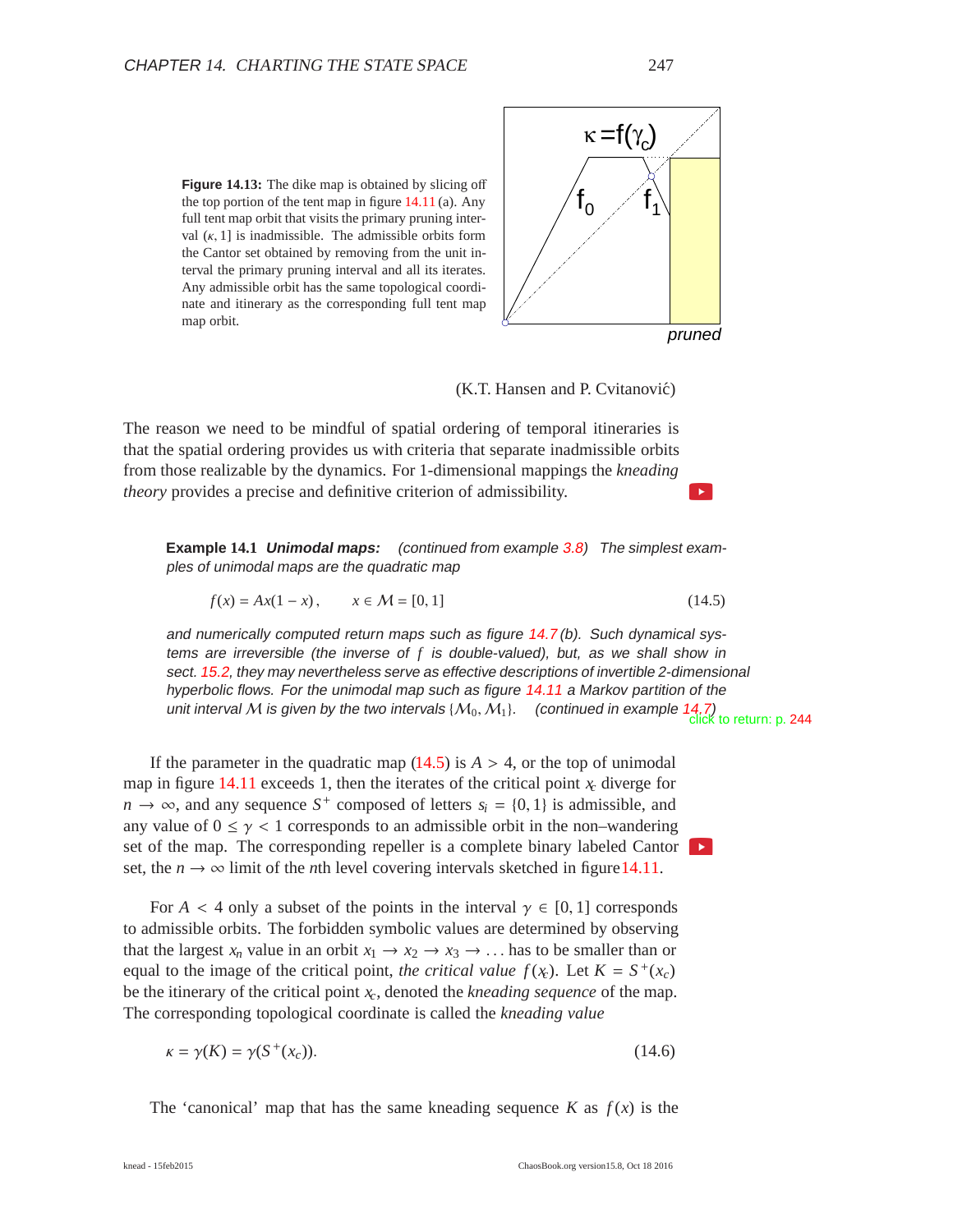|                 |            | $\hat{\gamma}(S)$ |       |       |             | $\hat{\gamma}(S)$ |       |
|-----------------|------------|-------------------|-------|-------|-------------|-------------------|-------|
| 0               | $\Omega$ . | $=$               | 0     | 10111 | .11010      | $=$               | 26/31 |
|                 | .10        | $=$               | 2/3   | 10110 | .1101100100 | $=$               | 28/33 |
| $\overline{10}$ | .1100      | $=$               | 4/5   | 10010 | .11100      | $=$               | 28/31 |
| 101             | .110       | $=$               | 6/7   | 10011 | .1110100010 | $=$               | 10/11 |
| 100             | .111000    | $=$               | 8/9   | 10001 | .11110      | $=$               | 30/31 |
| 1011            | .11010010  | $=$               | 14/17 | 10000 | .1111100000 | $=$               | 32/33 |
| 1001            | .1110      | $=$               | 14/15 |       |             |                   |       |
| 1000            | .11110000  |                   | 16/17 |       |             |                   |       |

**Table 14.1:** The maximal values of unimodal map cycles up to length 5. (K.T. Hansen)

dike map, figure 14.13,

$$
f(\gamma) = \begin{cases} f_0(\gamma) = 2\gamma & \gamma \in \mathcal{M}_0 = [0, \kappa/2) \\ f_c(\gamma) = \kappa & \gamma \in \mathcal{M}_c = [\kappa/2, 1 - \kappa/2] \\ f_1(\gamma) = 2(1 - \gamma) & \gamma \in \mathcal{M}_1 = (1 - \kappa/2, 1] \end{cases}
$$
 (14.7)

obtained by slicing off all  $\gamma(S^+(x_0)) > \kappa$ . The dike map is the full tent map figure 14.11 (a) with the top sliced off. It is convenient for coding the symbolic dynamics, as those  $\gamma$  values that survive the pruning are the same as for the full tent map figure 14.11 (a), and are easily converted into admissible itineraries by  $(14.4).$ 

If  $\gamma(S^+) > \gamma(K)$ , the point *x* whose itinerary is  $S^+$  would exceed the critical value,  $x > f(x_c)$ , and hence cannot be an admissible orbit. Let

$$
\hat{\gamma}(S^+) = \sup_m \gamma(\sigma^m(S^+))
$$
\n(14.8)

be the *maximal value*, the highest topological coordinate reached by the orbit  $x_1 \rightarrow x_2 \rightarrow x_3 \rightarrow \ldots$ , where  $\sigma$  is the shift (see (14.13)),  $\sigma(.s_1 s_2 s_3 \cdots = .s_2 s_3 \cdots$ . For cycles up to length 5 the maximal values are listed in table14.1. We shall call the interval (*κ*, 1] the *primary pruned interval*. The orbit  $S^+$  is inadmissible if  $\gamma$  of any shifted sequence of  $S<sup>+</sup>$  falls into this interval.

**Criterion of admissibility:** *Let* κ *be the kneading value of the critical point, and*  $\hat{\gamma}(S^+)$  *be the maximal value of the orbit*  $S^+$ *. Then the orbit*  $S^+$  *is admissible if and only if*  $\hat{\gamma}(S^+) \leq \kappa$ *.* 

While a particular unimodal map may depend on many parameters, its dynamics determines the unique kneading value κ. We shall call κ the *topological parameter* of the map. Unlike the parameters of the original dynamical system, the topological parameter has no reason to be either smooth or continuous. The jumps in  $\kappa$  as a function of the map parameter such as A in (14.5) correspond to inadmissible values of the topological parameter. Each jump in  $\kappa$  corresponds to a stability window associated with a stable cycle of a smooth unimodal map. For the quadratic map  $(14.5)$  *k* increases monotonically with the parameter *A*, but for a general unimodal map such monotonicity need not hold.

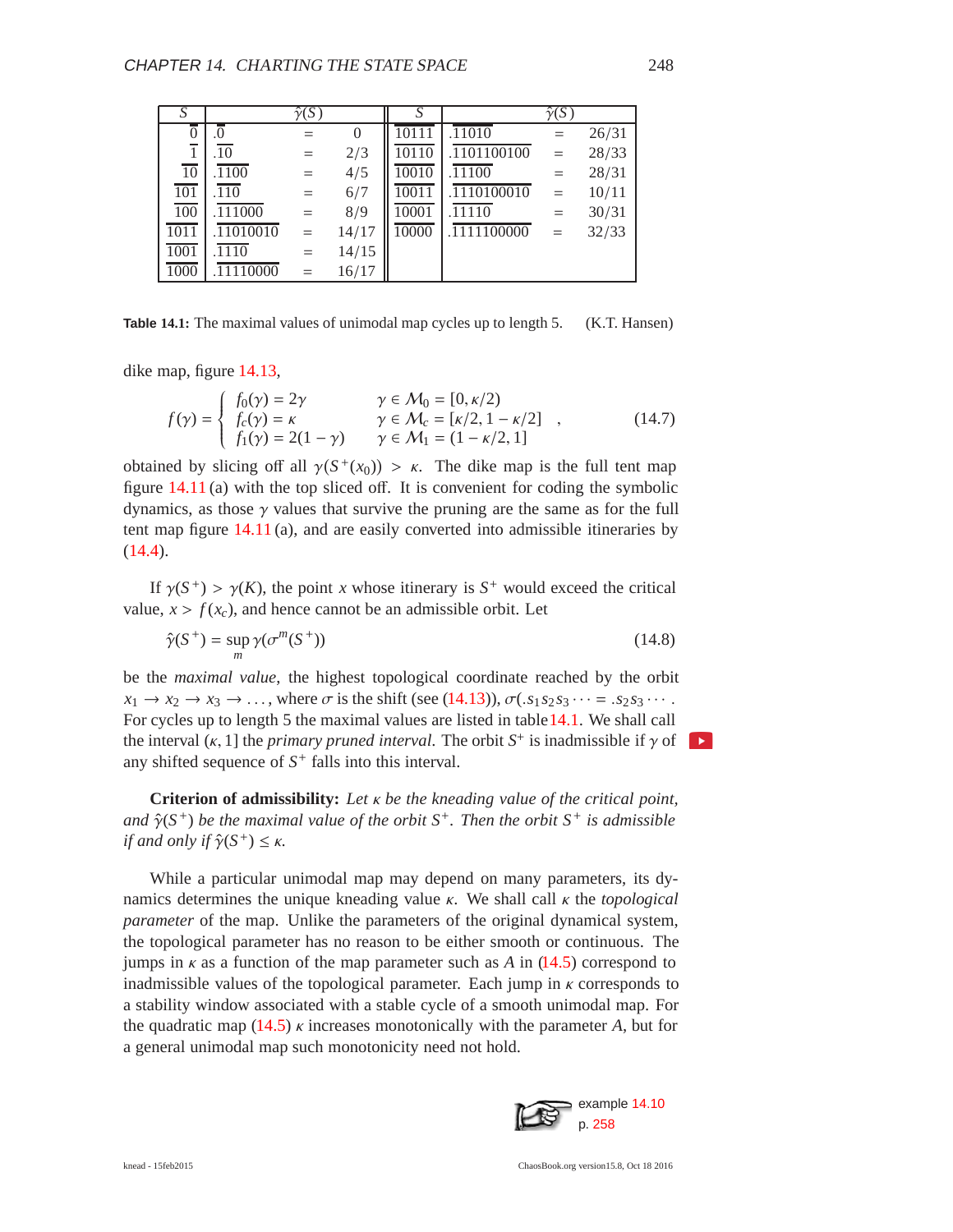**Figure 14.14:** (a) Web diagram generated by kneading sequence  $K = S^+(x_c)$  (the trajectory of the critical point) for the unimodal Rössler return map of figure 14.7 (c). (b) Return map for the  $p_0 = 0$ ,  $p_1 < 0$  Poincaré section of the *x*− unstable manifold. The kneading sequence is the same, as this map is conjugate to figure  $14.7$  (b) by  $180^0$ turn. The section, however, is in the region of strong folding, and the map is less convenient in practice. (A. Basu and J. Newman)



**Figure 14.15:** (a) Web diagram generated by the trajectory of the critical point the unimodal Rössler return map of figure 14.7 (b). (b) The web diagram for the corresponding 'canonical' dike map (14.7) with the same kneading sequence. (A. Basu and J. Newman)

For further details of unimodal dynamics, the reader is referred to appendix  $F.1$ . As we shall see in sect. 15.4, for higher dimensional maps and flows there is no single parameter that orders dynamics monotonically; as a matter of fact, there is an infinity of parameters that need adjustment for a given symbolic dynamics. This difficult subject is beyond our current ambition horizon.



## **14.6 Symbolic dynamics, basic notions**

(Mathematics) is considered a specialized dialect of the natural language and its functioning as a special case of speech.

— Yuri I. Manin [1]

In this section we collect the basic notions and definitions of symbolic dynamics. The reader might prefer to skim through this material on a first reading and return to it later, as the need arises.

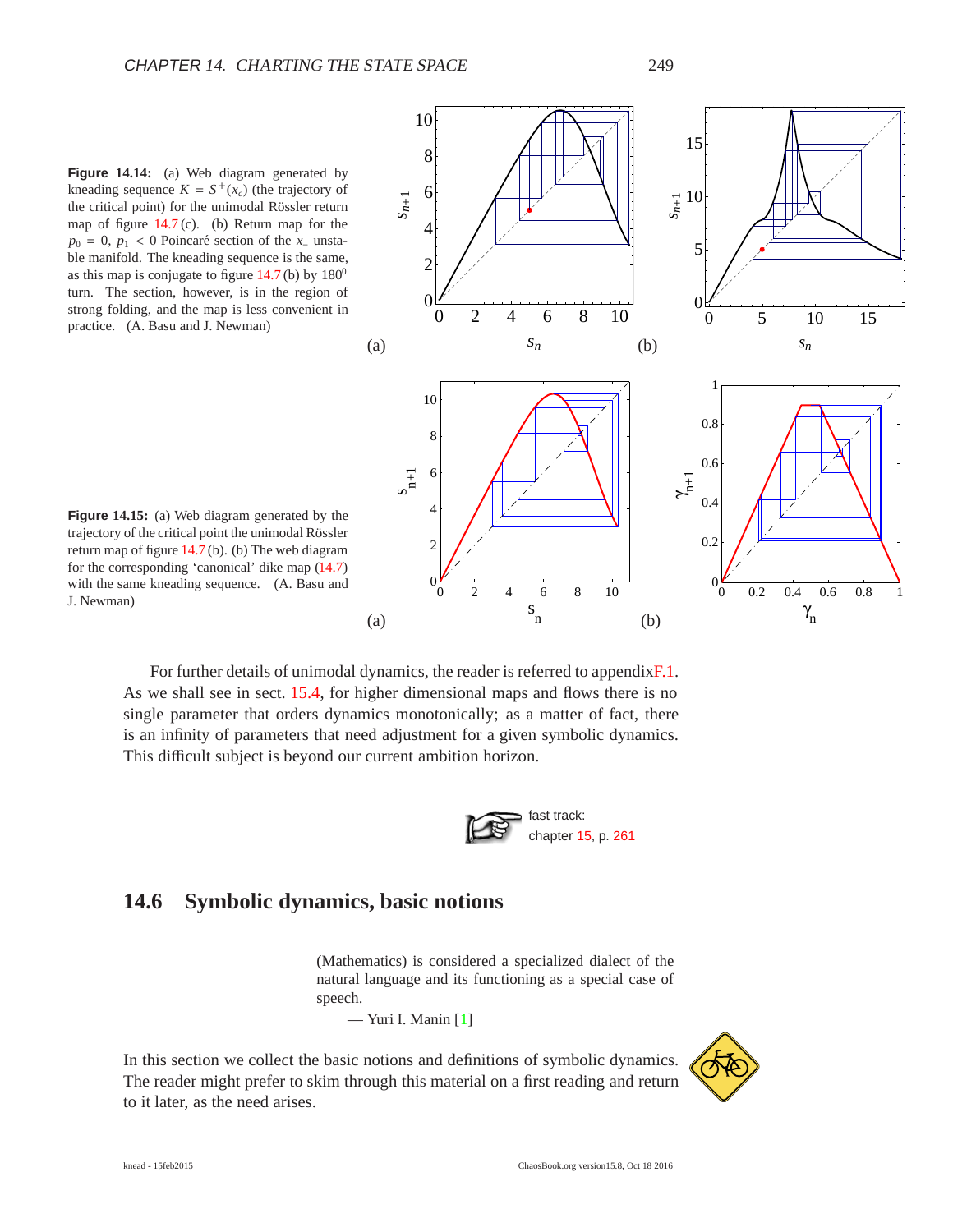**Shifts.** We associate with every initial point  $x_0 \in M$  the *future itinerary*, a sequence of symbols  $S^+(x_0) = s_1 s_2 s_3 \cdots$  which indicates the order in which the regions are visited. If the trajectory  $x_1, x_2, x_3, \ldots$  of the initial point  $x_0$  is generated by

$$
x_{n+1} = f(x_n),
$$
\n(14.9)

then the itinerary is given by the symbol sequence

$$
s_n = s \qquad \text{if} \qquad x_n \in \mathcal{M}_s \, . \tag{14.10}
$$

Similarly, the *past itinerary*  $S^-(x_0) = \cdots s_{-2} s_{-1} s_0$  describes the history of  $x_0$ , the order in which the regions were visited before arriving to the point  $x_0$ . To each point  $x_0$  in the dynamical space we thus associate a bi-infinite itinerary

$$
S(x_0) = (s_k)_{k \in \mathbb{Z}} = S^-.S^+ = \cdots s_{-2} s_{-1} s_0 s_1 s_2 s_3 \cdots
$$
 (14.11)

The itinerary will be finite for a scattering trajectory, entering and then escaping  $M$  after a finite time, infinite for a trapped trajectory, and infinitely repeating for a periodic trajectory.

The set of all bi-infinite itineraries that can be formed from the letters of the alphabet A is called the *full shift* (or *topological Markov chain*)

$$
\mathcal{A}^{\mathbb{Z}} = \{ (s_k)_{k \in \mathbb{Z}} : s_k \in \mathcal{A} \quad \text{for all} \quad k \in \mathbb{Z} \}. \tag{14.12}
$$

The jargon is not thrilling, but this is how professional dynamicists talk to each other. We will stick to plain English to the extent possible.

We refer to this set of all conceivable itineraries as the *covering* symbolic dynamics. The name *shift* is descriptive of the way the dynamics acts on these sequences. As is clear from the definition (14.10), a forward iteration  $x \to x' = f(x)$ shifts the entire itinerary to the left through the 'decimal point.' This operation, denoted by the shift operator  $\sigma$ ,

$$
\sigma(\cdots s_{-2}s_{-1}s_0.s_1s_2s_3\cdots) = \cdots s_{-2}s_{-1}s_0s_1.s_2s_3\cdots,
$$
\n(14.13)

demoting the current partition label  $s_1$  from the future  $S^+$  to the 'has been' itinerary *S*<sup>-</sup>. The inverse shift  $\sigma^{-1}$  shifts the entire itinerary one step to the right.

A finite sequence  $b = s_k s_{k+1} \cdots s_{k+n}$  of symbols from A is called a *block* of length  $n_b$ . If the symbols outside of the block remain unspecified, we denote the totality of orbits that share this block by  $\Delta g_s s_{k+1} \cdots s_{k+n_b-1}$ .

A state space orbit is *periodic* if it returns to its initial point after a finite time; in shift space the orbit is periodic if its itinerary is an infinitely repeating block  $p^{\infty}$ . We shall refer to the set of periodic points  $M_p$  that belong to a given periodic orbit as a *cycle*

$$
p = \overline{s_1 s_2 \cdots s_{n_p}} = \{x_{s_1 s_2 \cdots s_{n_p}}, x_{s_2 \cdots s_{n_p} s_1}, \cdots, x_{s_{n_p} s_1 \cdots s_{n_p-1}}\}.
$$
 (14.14)

By its definition, a cycle is invariant under cyclic permutations of the symbols in the repeating block. A bar over a finite block of symbols denotes a periodic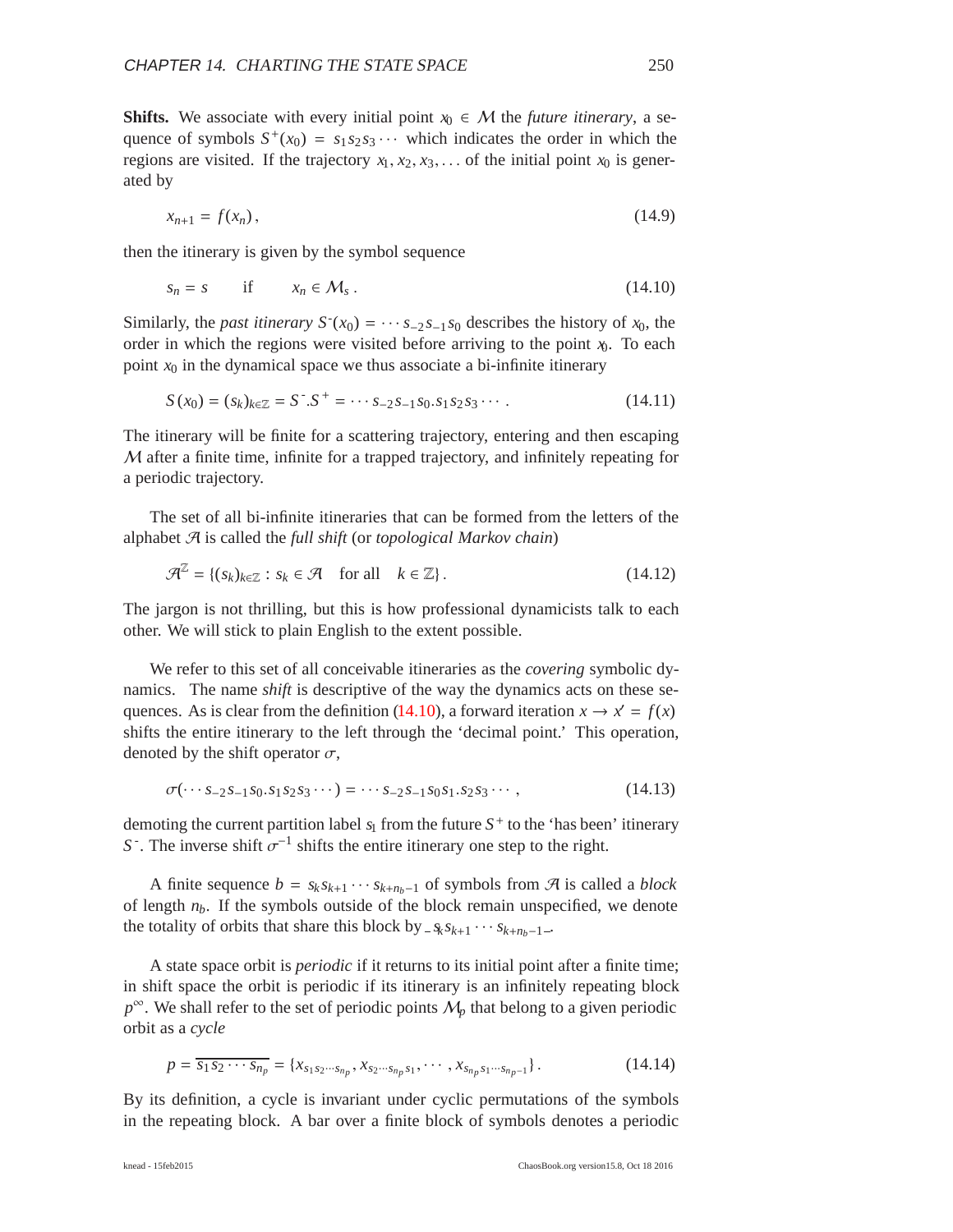itinerary with infinitely repeating basic block; we shall omit the bar whenever it is clear from the context that the orbit is periodic. Each *periodic point* is labeled by the starting symbol  $s_0 = s_{n_p}$  the next  $(n_p - 1)$  steps of its future itinerary. For example, the 2nd periodic point is labeled by

$$
x_{s_1s_2\cdots s_{n_p}}=x_{\overline{s_1s_2\cdots s_0}\cdot\overline{s_1s_2\cdots s_{n_p}}}.
$$

This - a bit strained - notation is meant to indicate that the symbol block repeats both in the past and in the future. It is helpful for determining spatial ordering of cycles of 2*D*-hyperbolic maps, to be undertaken in sect. 15.3.1.

A *prime* cycle  $p$  of length  $n_p$  is a single traversal of the orbit; its label is a block of  $n_p$  symbols that cannot be written as a repeat of a shorter block (in the literature, such cycles are sometimes called *primitive*; we shall refer to it as 'prime' throughout this text).

Orbit that starts out as a finite block followed by infinite number of repeats of another block  $p = (s_1 s_2 s_3 \dots s_n)$  is said to be *heteroclinic* to the cycle p. An orbit that starts out as  $p^{\infty}$  followed by a different finite block followed by  $(p')^{\infty}$  of another block  $p'$  is said to be a *heteroclinic connection* from cycle  $p$  to cycle  $p'$ .

**Partitions.** A partition is called *generating* if every infinite symbol sequence corresponds to a distinct point in state space. The finite Markov partition  $(14.2)$ is an example. Constructing a generating partition for a given system is a difficult problem. In the examples to follow, we shall concentrate on cases which that permit finite partitions, but in practice almost any generating partition of interest is infinite.

A partition too coarse, coarser than, for example, a Markov partition, would assign the same symbol sequence to distinct dynamical trajectories. To avoid that, we often find it convenient to work with partitions finer than strictly necessary. Ideally the dynamics in the refined partition assigns a unique infinite itinerary ··· *s*−<sup>2</sup> *s*−<sup>1</sup> *s*0.*s*<sup>1</sup> *s*<sup>2</sup> *s*<sup>3</sup> ··· to each distinct orbit, but there might exist full shift symbol sequences (14.12) which are not realized as orbits; such sequences are called *inadmissible*, and we say that the symbolic dynamics is *pruned*. The word is suggested by the 'pruning' of branches corresponding to forbidden sequences for symbolic dynamics organized hierarchically into a tree structure, as explained in chapter 17.

A mapping  $f : M \to M$  together with a partition  $\mathcal{A}$  induces *topological dynamics*  $(\Sigma, \sigma)$ , where the *subshift* 

$$
\Sigma = \{(s_k)_{k \in \mathbb{Z}}\},\tag{14.15}
$$

is the set of all *admissible* (i.e., 'pruned') infinite itineraries, and  $\sigma : \Sigma \to \Sigma$ is the shift operator (14.13). The designation 'subshift' comes form the fact that  $\Sigma \subset \mathcal{A}^{\mathbb{Z}}$  is the subset of the full shift (14.12). One of our principal tasks in developing the symbolic dynamics of dynamical systems that occur in nature will be to determine Σ, the set of all bi-infinite itineraries *S* that are actually realized by the given dynamical system.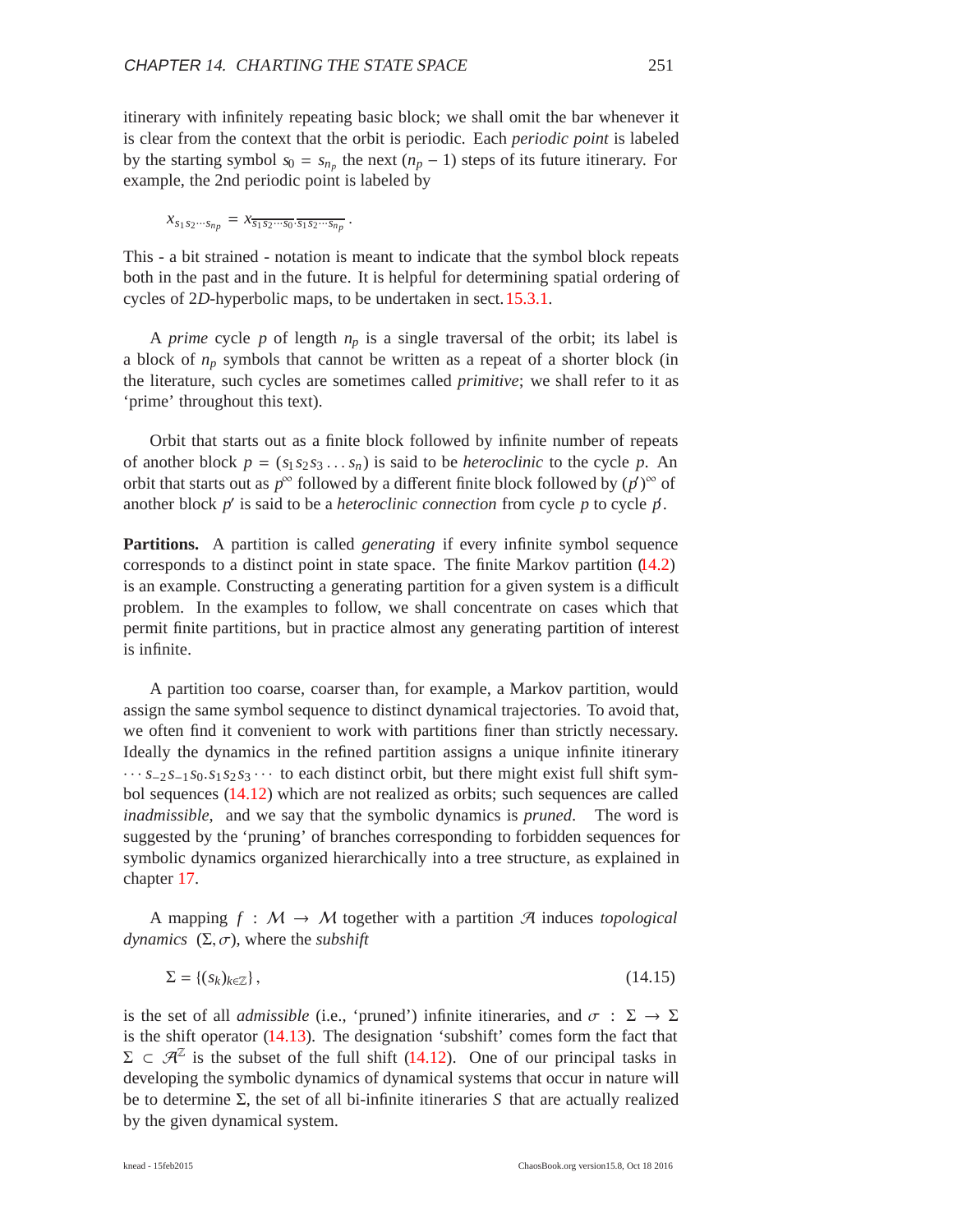**Pruning.** If the dynamics is pruned, the alphabet must be supplemented by a *grammar*, a set of pruning rules. After the inadmissible sequences have been pruned, it is often convenient to parse the symbolic strings into words of variable length - this is called *coding*. Suppose that the grammar can be stated as a finite number of pruning rules, each forbidding a block of finite length,

$$
G = \{b_1, b_2, \cdots b_k\},\tag{14.16}
$$

where a *pruning block b* is a sequence of symbols  $b = s_1 s_2 \cdots s_n$ ,  $s \in \mathcal{A}$ , of finite length  $n_b$ . In this case we can always construct a finite Markov partition  $(14.2)$  by replacing finite length words of the original partition by letters of a new alphabet. In particular, if the longest forbidden block is of length  $M + 1$ , we say that the symbolic dynamics is a shift of finite type with *M*-step memory. In that case we can *recode* the symbolic dynamics in terms of a new alphabet, with each new letter given by an admissible block of at most length *M*.

A topological dynamical system  $(\Sigma, \sigma)$  for which all admissible itineraries are generated by a finite transition matrix (see  $(17.1)$ )

$$
\Sigma = \{(s_k)_{k \in \mathbb{Z}} : T_{s_k s_{k+1}} = 1 \quad \text{for all } k\}
$$
 (14.17)

is called a subshift of *finite type*.



#### **Résumé**

From our initial chapters 2 to 4 fixation on things local: a representative point, a short-time trajectory, a neighborhood, in this chapter we have made a courageous leap and gone global.

The main lesson is that - if one intends to go thoughtfully about globalization - one should trust the dynamics itself, and let it partition the state space, by means of its (topologically invariant) unstable manifolds. This works if every equilibrium and periodic orbit is unstable, so one exits its local neighborhood via its unstable manifold. We delineate the segment of the unstable manifold between the fixed point and the point where the nonlinearity of the dynamics folds it back on itself as the primary segment, and measure location of nearby state space points by arclengths measured along this (curvilinear) segment. For 1-dimensional maps the folding point is the critical point, and easy to determine. In higher dimensions, the situation is not so clear - we shall discuss that in chapter 15.

Trajectories exit a neighborhood of an equilibrium or periodic point along unstable directions, and fall along stable manifolds towards other fixed points, until they again are repelled along their unstable manifolds. Such sequences of visitations can be described by *symbolic dynamics*. As we shall show in chapter17,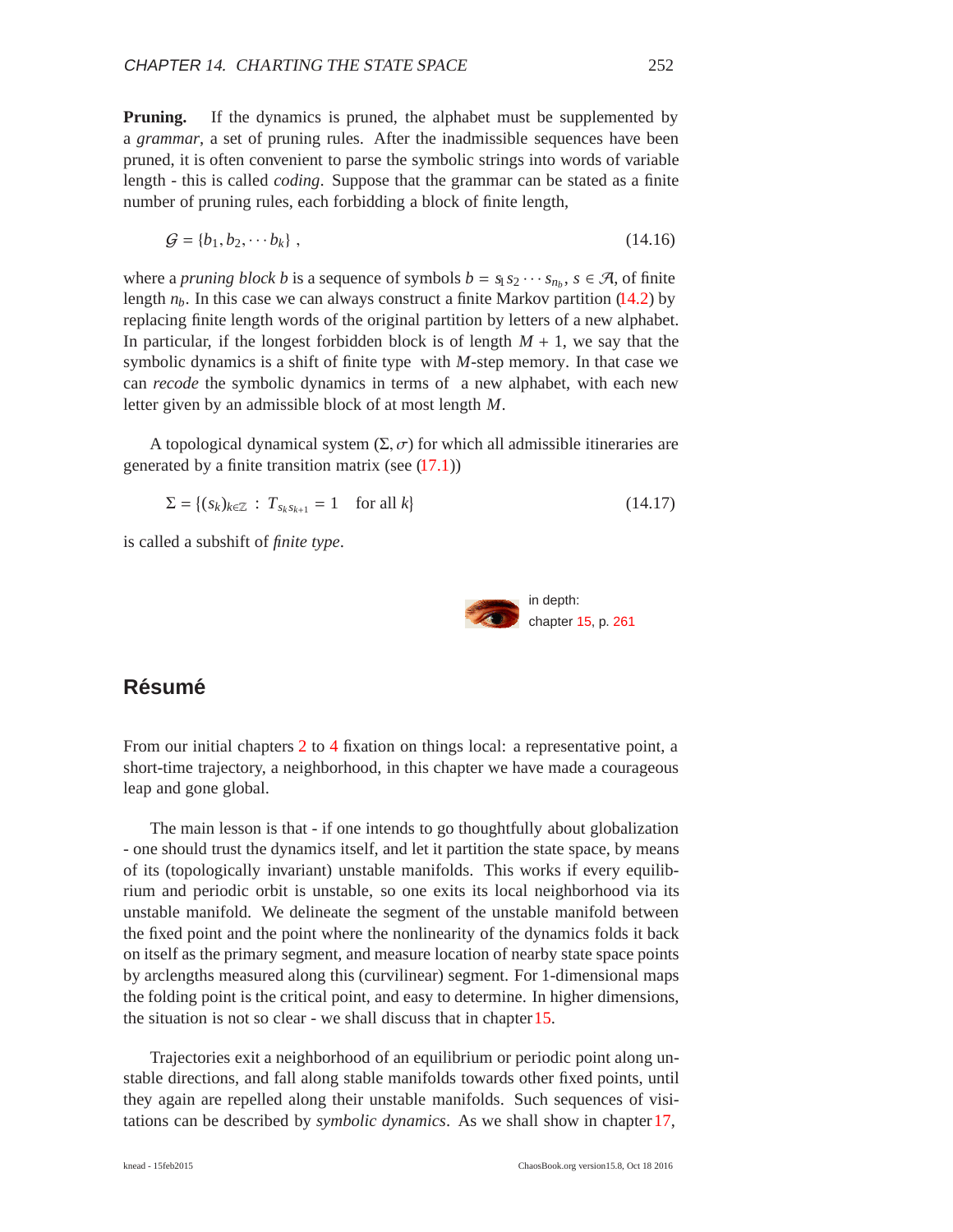they are encoded by transition matrices / transition graphs, and approximated dynamically by sequences of unstable manifold  $\rightarrow$  unstable manifold maps, or, in case of a return to the initial neighborhood, by return maps  $s \rightarrow f(s)$ .

As the kneading theory of sect. 14.5 illustrates, not all conceivable symbol sequences are actually realized (*admissible*). The identification of all inadmissible or *pruned* sequences is in general not possible. However, the theory to be developed here relies on exhaustive enumeration of all admissible itineraries up to a given topological length; chapters 15 and 18 describe several strategies for accomplishing this for physically realistic goals.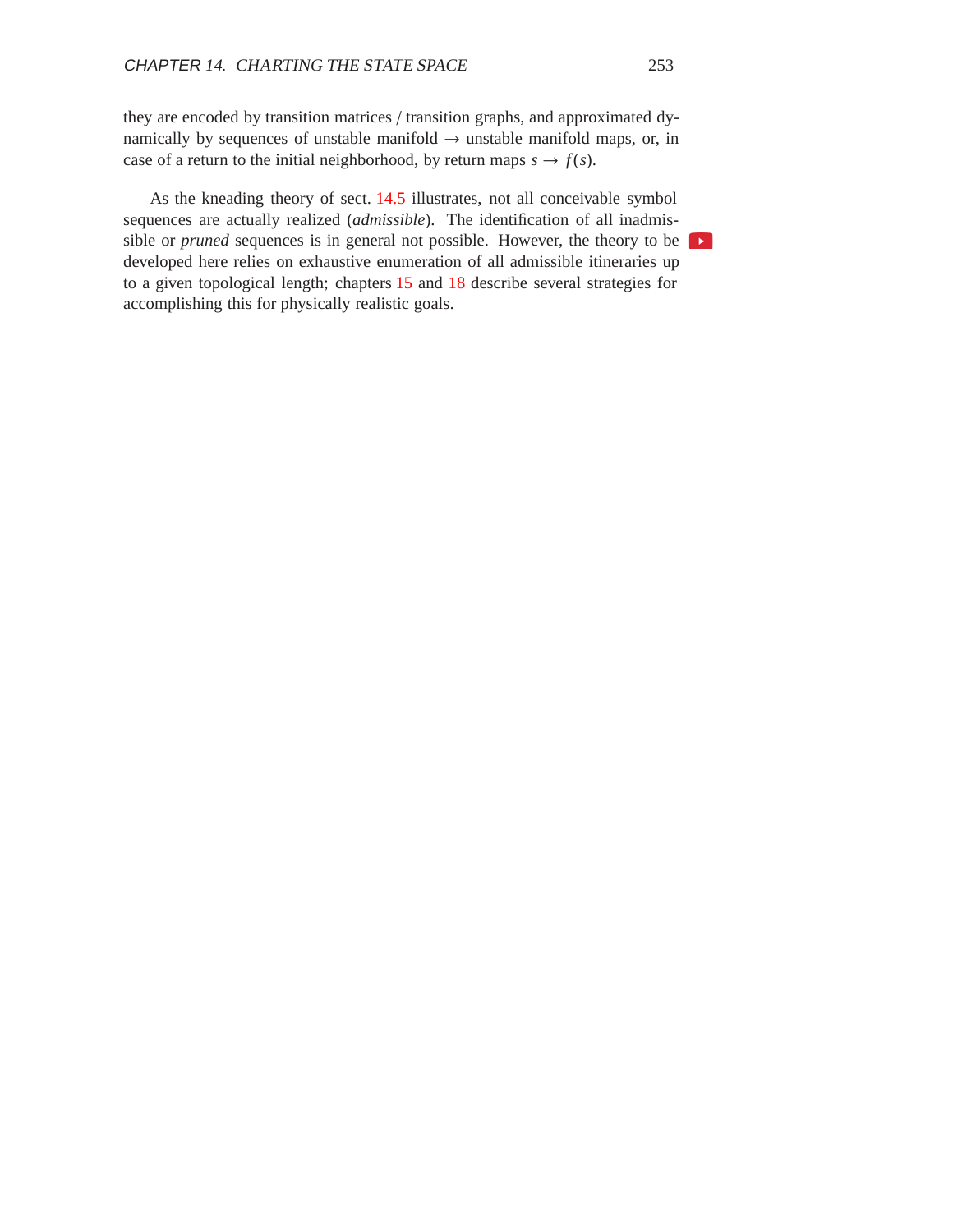#### **14.7 Examples**

**Example 14.2 3-disk symbolic dynamics:** Consider the motion of a free point particle in a plane with 3 elastically reflecting convex disks, figure 14.4. After a collision 1.1 with <sup>a</sup> disk <sup>a</sup> particle either continues to another disk or escapes, so <sup>a</sup> trajectory can be labeled by the disk sequence. Sets of configuration space pinball trajectories of figure 14.4 become quickly hard to disentangle. As we shall see in what follows, their state space visualization in terms of Poincaré sections  $P = [s, p]$  (figure 14.5, see also figure  $15.15$  (b)) is much more powerful. (continued in example  $14.3$ ) click to return: p. 238

**Example 14.3 3-disk state space partition:** (continued from example 14.2) Embedded within  $M_{12}$ ,  $M_{13}$  are four strips  $M_{121}$ ,  $M_{123}$ ,  $M_{131}$ ,  $M_{132}$  of initial conditions that survive two bounces, and so forth. At each bounce <sup>a</sup> cone of initially nearby trajectories disperses (see figures 1.8 and 14.4). Also in order to attain <sup>a</sup> desired longer and longer itinerary of bounces, the strip of initial points  $x_0 = (s_0, p_0)$  requires exponentially finer precision, nested within the initial state space strips drawn in figure 14.5. Provided that the disks are sufficiently separated, after *n* bounces the survivors are labeled by 2*<sup>n</sup>* distinct itineraries  $s_1 s_2 s_3 \ldots s_n$ . (continued in example 15.4) click to return: p. 238

**Example 14.4 Rossler attractor return map: Stretch & fold. ¨** (continued from example 4.5) In the Rössler flow  $(2.27)$  of example 3.3 we sketched the attractor by running a long chaotic trajectory, and noted that the attractor of figure  $14.7$  (a) is very thin. For Rössler flow an interval transverse to the attractor is stretched, folded and fiercely pressed back. The attractor is 'fractal,' but for all practical purposes the return map is 1-dimensional; your printer will need a resolution better than  $10^{13}$  dots per inch to start resolving its structure. We had attempted to describe this 'stretch & fold' flow by <sup>a</sup> 1-dimensional return map, but the maps that we plotted in figure 3.3 were disquieting; they did not appear to be <sup>a</sup> 1-to-1 maps. This apparent non-invertibility is an artifact of projection of a 2-dimensional return map  $(R_n, z_n) \rightarrow (R_{n+1}, z_{n+1})$  onto the 1-dimensional subspace  $R_n \to R_{n+1}$ . Now that we understand equilibria and their linear stability, let's do this right.

The key idea is to measure arclength distances along the unstable manifold of the *x*<sup>−</sup> equilibrium point, as in figure 14.7 (a). Luck is with us; figure 14.7 (b) return map  $s_{n+1} = P(s_n)$  looks much like a parabola of example 3.8, so we shall take the unimodal map symbolic dynamics, sect. 14.3, as our guess for the covering symbolic dynamics. (continued in example 14.10) (continued in example 14.10)

**Example 14.5 Lorenz flow: Stretch & crease.** We now deploy the symmetry of Lorenz flow to streamline and complete analysis of the Lorenz strange attractor commenced in example 11.5. There we showed that the dihedral  $D_1 = \{e, R\}$  symmetry identifies the two equilibria  $EQ_1$  and  $EQ_2$ , and the traditional 'two-eared' Lorenz flow figure 2.5 is replaced by the 'single-eared' flow of figure 11.3 (a). Furthermore, symmetry identifies two sides of any plane through the *z* axis, replacing <sup>a</sup> full-space Poincare´ section plane by <sup>a</sup> half-plane, and the two directions of <sup>a</sup> full-space eigenvector of *EQ*<sup>0</sup> by a one-sided eigenvector, see figure 11.3(a).

Example 4.7 explained the genesis of the  $x_{EQ_1}$  equilibrium unstable manifold, its orientation and thickness, its collision with the *z*-axis, and its heteroclinic connection to the  $x_{EQ_0} = (0, 0, 0)$  equilibrium. All that remains is to describe how the  $EQ_0$ neighborhood connects back to the *EQ*<sup>1</sup> unstable manifold.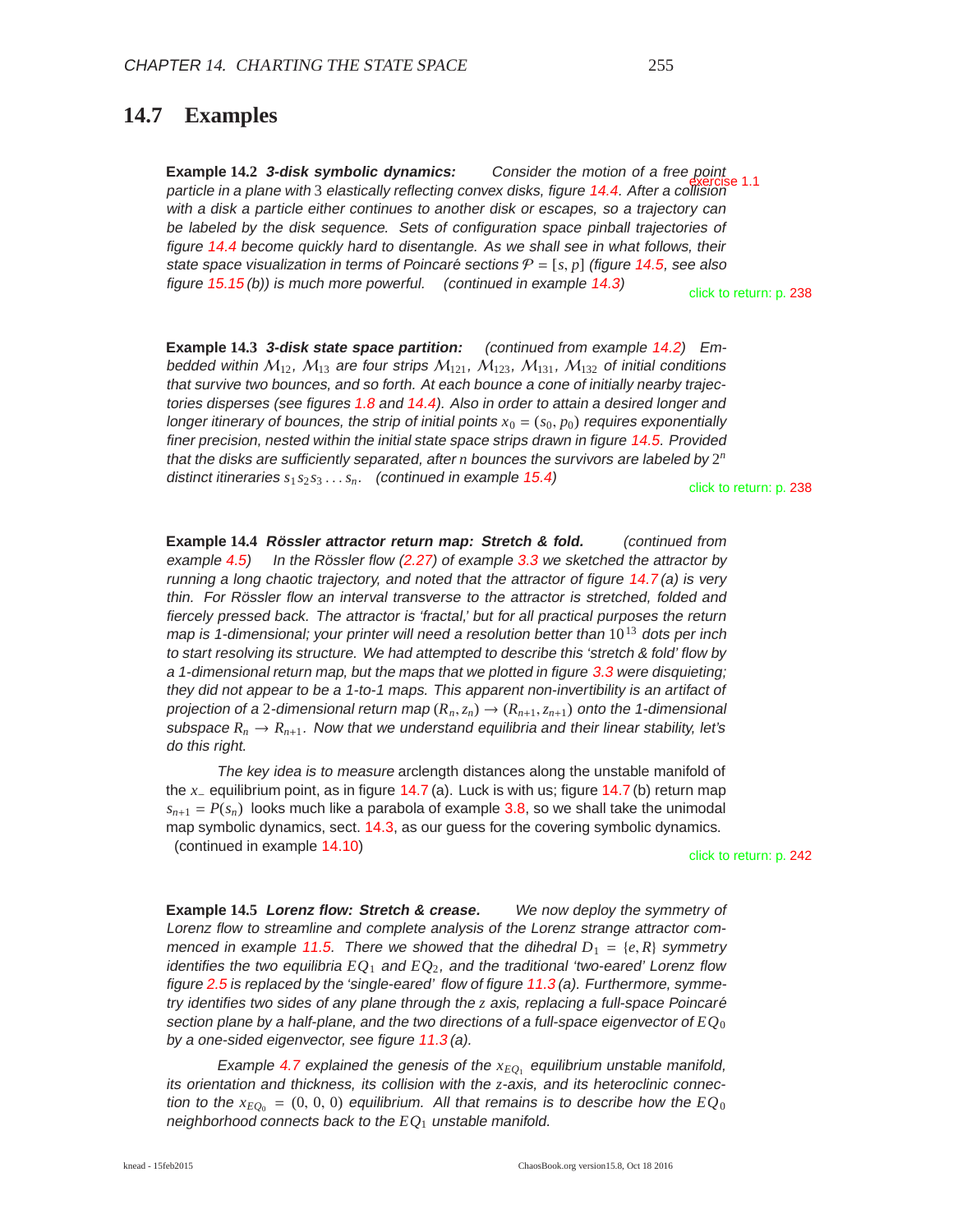Figure 11.3 and figure 14.8 (a) show clearly how the Lorenz dynamics is pieced together from the 2 equilibria and their unstable manifolds: Having completed the descent to  $EQ_0$ , the infinitesimal neighborhood of the heteroclinic  $EQ_1 \rightarrow EQ_0$  trajectory is ejected along the unstable manifold of  $EQ<sub>0</sub>$  and is re-injected into the unstable manifold of  $EO<sub>1</sub>$ . Both sides of the narrow strip enclosing the  $EO<sub>0</sub>$  unstable manifold lie above it, and they get folded onto each other with <sup>a</sup> knife-edge crease (contracted exponentially for infinite time to the *EQ*<sup>0</sup> heteroclinic point), with the heteroclinic outtrajectory defining the outer edge of the strange attractor. This leads to the folding of the outer branch of the Lorenz strange attractor, illustrated in figure  $14.8$  (b), with the outermost edge following the unstable manifold of *EQ*0.

Now the stage is set for construction of Poincaré sections and associated Poincaré return maps. There are two natural choices; the section at  $EQ<sub>0</sub>$ , lower part of figure 14.8 (b), and the section (blue) above  $EQ_1$ . The first section, together with the blowup of the  $EQ_0$  neighborhood, figure  $4.6$  (b), illustrates clearly the scarcity of trajectories (vanishing natural measure) in the neighborhood of *EQ*0. The flat section above *EQ*<sup>1</sup> (which is, believe it or not, <sup>a</sup> smooth conjugacy by the flow of the knife-sharp section at *EQ*0) is more convenient for our purposes. Its return map (3.4) is given by figure 14.9.

The rest is straight sailing: to accuracy  $10^{-4}$  the return map is unimodal, its critical point's forward trajectory yields the kneading sequence (14.6), and the admissible binary sequences, so any number of periodic points can be accurately determined from this 1-dimensional return map, and the 3-dimensional cycles then verified by integrating the Lorenz differential equations (2.22). As already observed by Lorenz, such <sup>a</sup> map is everywhere expanding on the strange attractor, so it is no wonder mathematicians can here make the ergodicity rigorous.<br>
Here make the ergodicity rigorous. 
(E. Siminos and J. Halcrow) section 23.7

click to return: p. 242

**Example 14.6 Bernoulli shift map state space partition.** First, an easy example: the Bernoulli shift map, figure 14.10,

$$
b(\gamma) = \begin{cases} b_0(\gamma) = 2\gamma, & \gamma \in \mathcal{M}_0 = [0, 1/2) \\ b_1(\gamma) = 2\gamma - 1, & \gamma \in \mathcal{M}_1 = (1/2, 1] \end{cases}
$$
 (14.18)

models the 50-50% probability of <sup>a</sup> coin toss. It maps the unit interval onto itself, with fixed points  $\gamma_0 = 0$ ,  $\gamma_1 = 1$ . The closely related doubling map acts on the circle

$$
x \mapsto 2x \pmod{1}, \qquad x \in [0, 1] \tag{14.19}
$$

and consequently has only one fixed point,  $x_0 = 0 = 1 \pmod{1}$ . The Bernoulli map is called <sup>a</sup> 'shift' map, as <sup>a</sup> multiplication by 2 acts on the binary representation of  $\gamma = .s_1 s_2 s_3 \dots$  by shifting its digits,  $b(\gamma) = .s_2 s_3 \dots$  The *n*th preimages  $b^{-(n-1)}(\gamma)$  of the critical point  $\gamma_c = 1/2$  partition the state space into  $2^n$  subintervals, each labeled by the first *n* binary digits of points  $\gamma = .s_1 s_2 s_3 \dots$  within the subinterval: figure 14.10 illustrates such 4-intervals state space partition  ${M_{00}, M_{01}, M_{11}, M_{10}}$  for  $n = 2$ .

Consider <sup>a</sup> map *f*(*x*) topologically conjugate (two monotonically increasing branches) to the Bernoulli shift, with the forward orbit of *x* generating the itinerary  $s_1 s_2 s_3 \ldots$  Convert this itinerary into Bernoulli map point  $\gamma = .s_1 s_2 s_3 \ldots$  These values can now be used to spatially order points with different temporal itineraries: if  $\gamma < \gamma'$ , then  $x < x'$ .

Suppose we have already computed all  $(n - 1)$ -cycles of  $f(x)$ , and would now like to compute the cycle  $p = s_1 s_2 s_3 \ldots s_n$  of period *n*. Mark  $\gamma$  values on the unit interval for all known periodic points of the Bernoulli shift map, and then insert in between them  $\gamma_{\sigma^k p}$ ,  $k = 0, 1, \cdots, n_p - 1$  corresponding to periodic points of cycle p. In the dynamical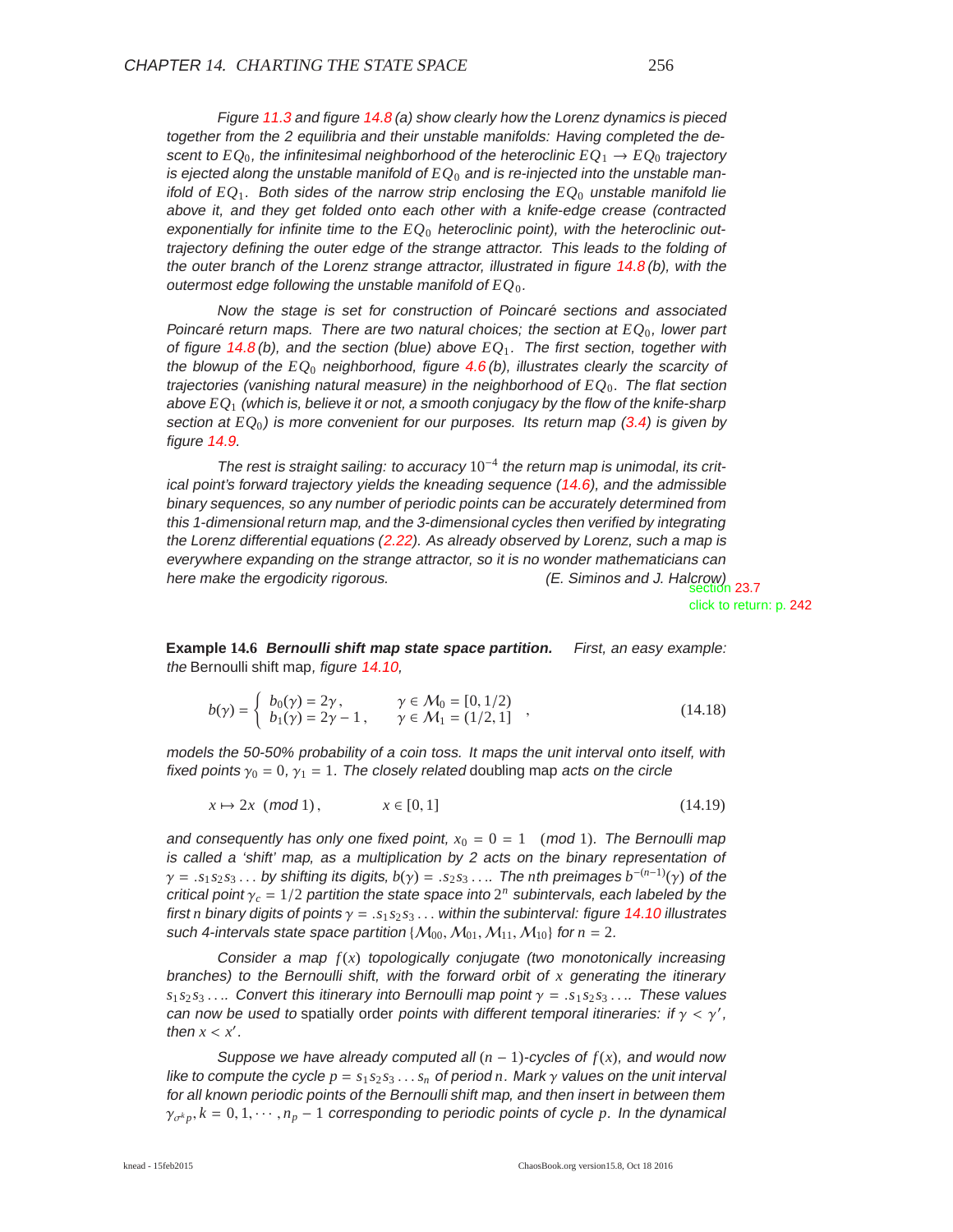state space they will be bracketed by corresponding cycle points  $x_i$  from cycles already computed, and thus the knowledge of the topological ordering of all cycle points provides us with robust initial guesses for periodic-orbit searches for any map with 2 monotonically increasing branches. (continued in example 28.5) click to return: p. 243

**Example 14.7 Full tent map, Ulam map:** (continued from example 14.1) The simplest examples of unimodal maps with complete binary symbolic dynamics are the full tent map, *figure* 14.11 (a),

$$
f(\gamma) = 1 - 2|\gamma - 1/2|, \qquad \gamma \in \mathcal{M} = [0, 1], \tag{14.20}
$$

the Ulam map (quadratic map  $(14.5)$  with  $A = 4$ ) exercise B.4

$$
f(x) = 4x(1 - x), \qquad x \in \mathcal{M} = [0, 1], \tag{14.21}
$$

and the repelling unimodal maps such as figure 14.11. For unimodal maps the Markov partition of the unit interval M is given by intervals { $M_0, M_1$ }. We refer to (14.20) as the complete tent map because its symbolic dynamics is completely binary: as both  $f(M_0)$ and  $f(M_1)$  fully cover  $M = \{M_0, M_1\}$ , all binary sequences are realized as admissible itineraries. Click to return: p. 244

**Example 14.8 Periodic orbits of unimodal maps.** Let

$$
f(x) = \begin{cases} f_0(x) & \text{if } x < x_c \\ f_1(x) & \text{if } x > x_c \end{cases} \tag{14.22}
$$

and assume that all periodic orbits are unstable, i.e., the stability  $\Lambda_p$  =  $f_a^{k\prime}$  (see (4.43)) satisfies  $|\Lambda_p| > 1$ . Then the periodic point  $x_{s_0 s_1 s_2 \ldots s_{n-1}}$  is the only fixed point of the unique composition (3.12) of *n* maps

$$
f_{s_n} \circ \cdots \circ f_{s_2} \circ f_{s_1}(x_{s_0s_1s_2\ldots s_{n-1}}) = x_{s_0s_1s_2\ldots s_{n-1}}
$$
\n(14.23)

(note that successive maps, applied from the left, correspond to later times, i.e., later symbols in the itinerary).

The *n*th iterate of <sup>a</sup> unimodal map has at most 2*<sup>n</sup>* monotone segments, and therefore there will be 2*<sup>n</sup>* or fewer periodic points of length *n*. For the full tent map (14.20) it has exactly  $2^n$  periodic points. A periodic orbit *p* of length *n* corresponds to an infinite repetition of a length  $n = n_p$  symbol string block, customarily indicated by a line over the string:  $p = S_p = (s_1 s_2 s_3 \dots s_n)^{\infty} = \overline{s_1 s_2 s_3 \dots s_n}$ . As all itineraries are infinite, we shall adopt convention that a finite string itinerary  $p = s_1 s_2 s_3 \dots s_n$  stands for infinite repetition of <sup>a</sup> finite block, and routinely omit the overline. <sup>A</sup> cycle *p* is called prime if its itinerary *S* cannot be written as <sup>a</sup> repetition of <sup>a</sup> shorter block *S* . If the itinerary of  $x_0$  is  $p = s_1 s_2 s_3 \dots s_n$ , its cyclic permutation  $\sigma^k p = \frac{s_k s_{k+1} \dots s_n s_1 \dots s_{k-1}}{s_k s_k s_{k+1} \dots s_n s_1 \dots s_{k-1}}$  $corresponds$  to the point  $x_{k-1}$  in the same cycle. corresponds to the point  $x_{k-1}$  in the same cycle.

**Example** 14.9 **Periodic points of the full tent map.** Each cycle p is a set of  $n_p$ rational-valued full tent map periodic points  $\gamma$ . It follows from (14.4) that if the repeating string *s*<sup>1</sup> *s*<sup>2</sup> ... *sn* contains an odd number of '1's, the string of well ordered symbols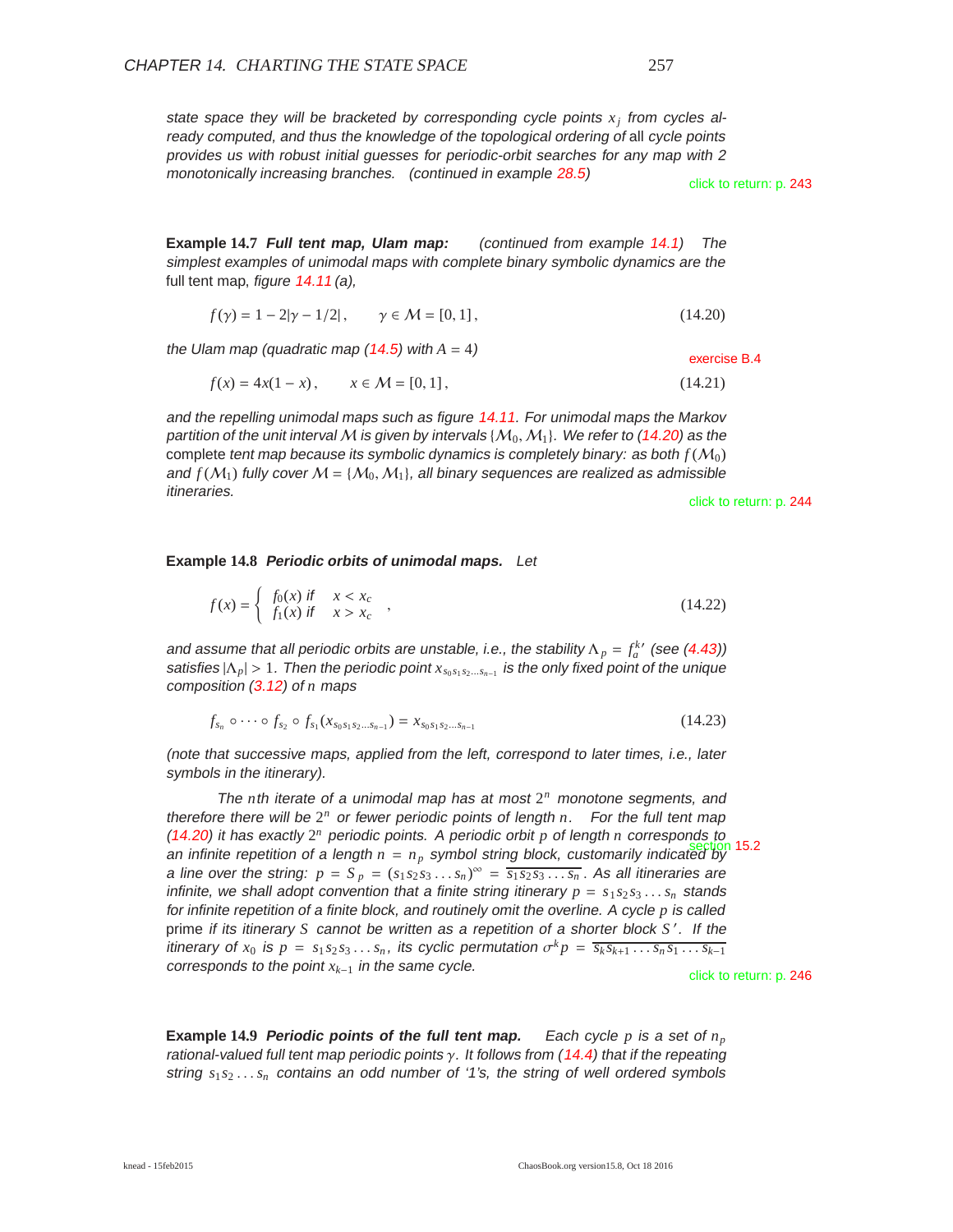$w_1w_2 \ldots w_{2n}$  has to be of the double length before it repeats itself. The cycle-point  $\gamma$  is <sup>a</sup> geometrical sum which we can rewrite as the odd-denominator fraction

$$
\gamma(\overline{s_1 s_2 \dots s_n}) = \sum_{t=1}^{2n} \frac{w_t}{2^t} + \frac{1}{2^{-2n}} \sum_{t=1}^{2n} \frac{w_t}{2^t} + \dots
$$

$$
= \frac{2^{2n}}{2^{2n} - 1} \sum_{t=1}^{2n} \frac{w_t}{2^t}
$$
(14.24)

Using this we can calculate the  $\hat{\gamma}_p = \hat{\gamma}(S_p)$  for all short cycles. For orbits up to length 5 this is done in table 14.1.

**Example 14.10 Rossler return map web diagram: ¨** (continuation of example 14.3) The arclength distance along the unstable manifold of the *x*<sup>−</sup> equilibrium point return map, figure  $14.7$  (b), generates the kneading sequence  $(14.6)$  as the itinerary of the critical point plotted in figure 14.15 (a). The same point plotted in figure 14.15 (a).

#### **Exercises**

- 14.1. **Binary symbolic dynamics.** Verify that the shortest prime binary cycles of the unimodal repeller of figure  $14.11$  are 0, 1, 01, 001, 011,  $\cdots$ . Compare with table 18.1. Sketch them in the graph of the unimodal function  $f(x)$ ; compare the ordering of the periodic points with that in figure 14.12. The point is that while overlayed on each other the longer cycles look like a hopeless jumble, the periodic points are clearly and logically ordered by the alternating binary tree.
- 14.2. **Generating prime cycles.** Write a program that generates all binary prime cycles up to a given finite length.
- 14.3. **A contracting baker's map.** Consider the contracting (or "dissipative") baker's map defined in exercise 4.6.

The symbolic dynamics encoding of trajectories is realized via symbols 0 ( $y \le 1/2$ ) and 1 ( $y > 1/2$ ). Consider the observable  $a(x, y) = x$ . Verify that for any periodic orbit  $p$  ( $\epsilon_1 \ldots \epsilon_{n_p}$ ),  $\epsilon_i \in \{0, 1\}$ 

$$
A_p = \frac{3}{4} \sum_{j=1}^{n_p} \delta_{j,1}.
$$

14.4. **Unimodal map symbolic dynamics.** Show that the tent map point  $\gamma(S^+)$  with future itinerary  $S^+$  is given by converting the sequence of  $s_n$ 's into a binary number by the algorithm (14.4). This follows by inspection from the binary tree of figure 14.12.

14.5. **Unimodal map kneading value.** Consider the 1 dimensional quadratic map

$$
f(x) = Ax(1 - x), \qquad A = 3.8. \tag{14.25}
$$

- (a) (easy) Plot  $(14.25)$ , and the first 4-8 (whatever looks better) iterates of the critical point  $x_c = 1/2$ .
- (b) (hard) Draw corresponding intervals of the partition of the unit interval as levels of a Cantor set, as in the symbolic dynamics partition of figure 14.11. Note, however, that some of the intervals of figure 14.11 do not appear in this case - they are *pruned*.
- (c) (easy) Check numerically that  $K = S^+(x_c)$ , kneading sequence (the itinerary of the critical point  $(14.6)$ ) is

 $K = 1011011110110111101011110111110...$ 

As the orbits of a chaotic map are exponentially unstable, so many digits seem too good to be true - recheck this sequence using arbitrary precision arithmetics.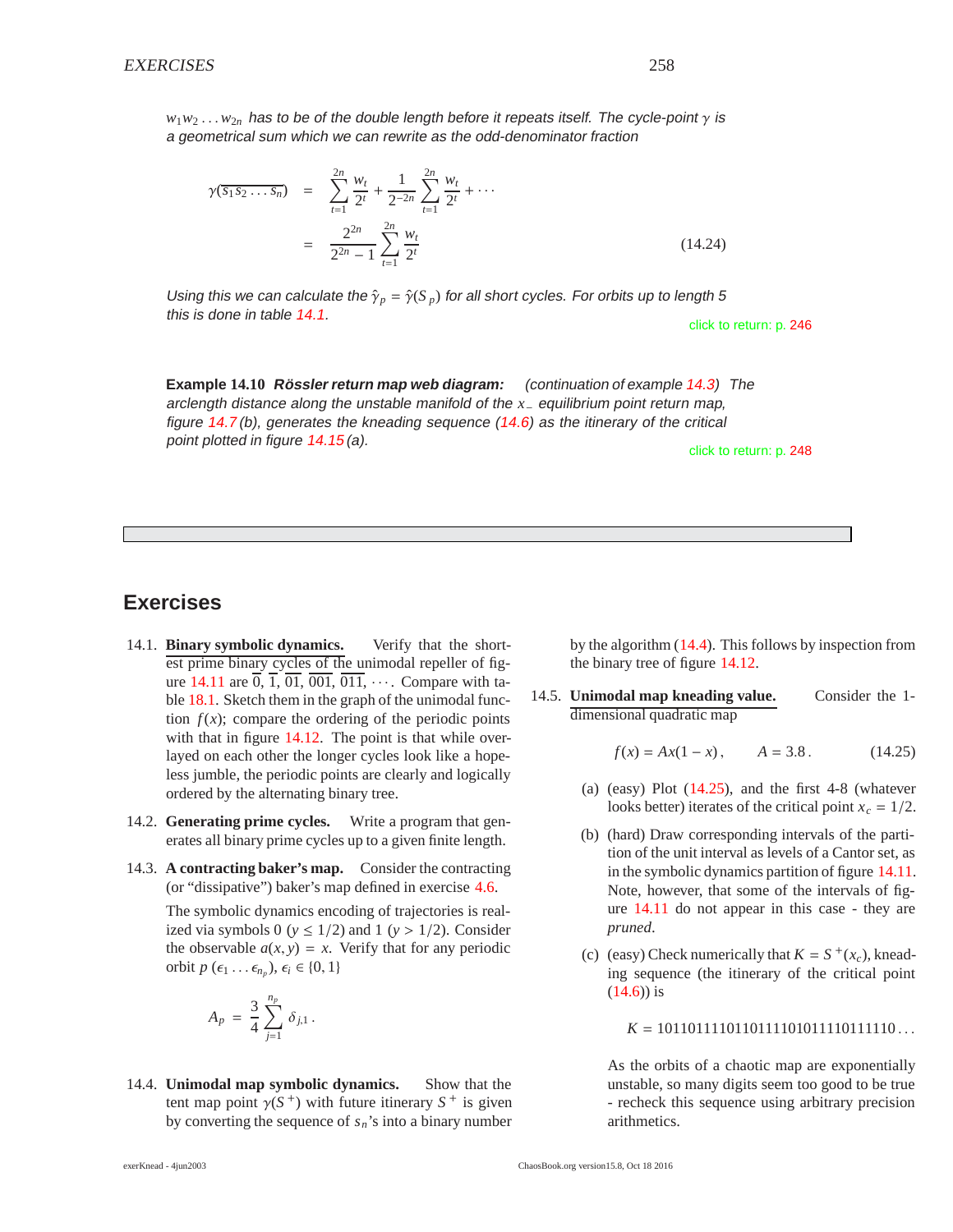- (d) (medium) The tent map point  $\gamma(S^+)$  with future itinerary  $S^+$  is given by converting the sequence of  $s_n$ 's into a binary number by the algorithm  $(14.4)$ . List the corresponding kneading value (14.6) sequence  $\kappa = \gamma(K)$  to the same number of digits as *K*.
- (e) (hard) Plot the dike map, figure 14.13, with the same kneading sequence *K* as  $f(x)$ . The dike map is obtained by slicing off all  $\gamma(S^+(x_0)) > \kappa$ , from the full tent map figure  $14.11$  (a), see  $(14.7)$ .

How this kneading sequence is converted into a series of pruning rules is a dark art, relegated to sect. 18.5.

14.6. **"Golden mean" pruned map.** Consider a symmetric tent map on the unit interval such that its highest point belongs to a 3-cycle:



(a) Find the value |Λ| for the slope (the two different slopes  $\pm \Lambda$  just differ by a sign) where the maximum at 1/2 is part of a 3-cycle, as depicted in the figure.

- (c) If an orbit is in the interval ( $\sqrt{5} 1$ )/4 < *x* < 1/2, where will it be on the next iteration?
- (d) If the symbolic dynamics is such that for  $x < 1/2$ we use the symbol 0 and for  $x > 1/2$  we use the symbol 1, show that no periodic orbit will have the substring  $00$  in it.
- (e) On a second thought, is there a periodic orbit that violates the above 00 pruning rule?

To continue with this line of thinking, see exercise 18.7 and exercise 22.1. See also exercise 18.6 and exercise 18.8.

- 14.7. **Binary 3-step transition matrix.** Construct an [8×8] binary 3-step transition matrix analogous to the 2-step transition matrix (17.11). Convince yourself that the number of terms of contributing to  $\text{tr } T^n$  is independent of the memory length, and that this [2*<sup>m</sup>*×2*<sup>m</sup>*] trace is well defined in the infinite memory limit  $m \to \infty$ .
- 14.8. **Full tent map periodic points.** This exercise is easy: just making sure you know how to go back and forth between spatial and temporal ordering of trajectory points.
	- (a) derive (14.24)
	- (b) compute the five periodic points of cycle  $\overline{10011}$
	- (c) compute the five periodic points of cycle  $\overline{10000}$
	- (d) (optional) plot the above two cycles on the graph of the full tent map.

(continued in exercise 16.1)

#### **References**

- [14.1] Yuri I. Manin, *Mathematics as Metaphor: Selected Essays,* (Amer. Math. Soc., Providence RI 2007).
- [14.2] B.P. Kitchens, Symbolic dynamics: one-sided, two-sided, and countable state Markov shifts (Springer, Berlin 1998).
- [14.3] F. Diacu and P. Holmes, *Celestial Encounters, The Origins of Chaos and Stability* (Princeton Univ. Press, Princeton NJ 1996).
- [14.4] C. Robinson, *Dynamical Systems: Stability, Symbolic Dynamics, and Chaos* (C. R. C. Press, Boca Raton 1999)
- [14.5] P.J. Myrberg, *Ann. Acad. Sc. Fenn., Ser. A,* **256**, 1 (1958); **259**, 1 (1958).